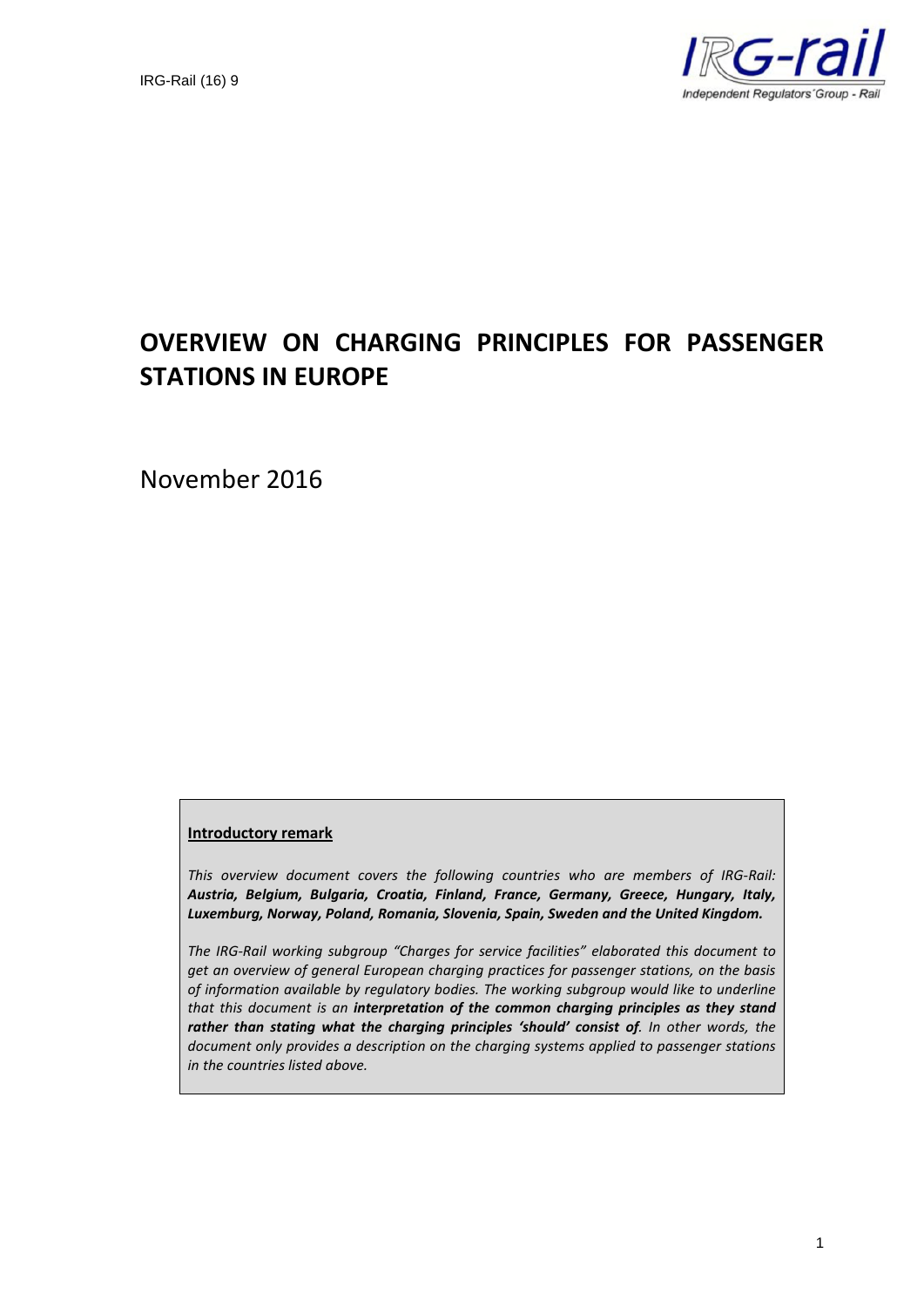

## **Table of contents**

## **OVERVIEW ON CHARGING PRINCIPLES FOR PASSENGER STATIONS IN**

| $\boldsymbol{l}$ . |                                                                              |  |
|--------------------|------------------------------------------------------------------------------|--|
| 2.                 | Overview of passenger stations in the IRG-Rail subgroup members 4            |  |
| 3.                 |                                                                              |  |
| $\boldsymbol{4}$ . |                                                                              |  |
| 5.                 | Annex: Additional information on charging for passenger stations by IRG-Rail |  |
|                    |                                                                              |  |
|                    |                                                                              |  |
|                    |                                                                              |  |
|                    |                                                                              |  |
|                    |                                                                              |  |
|                    |                                                                              |  |
|                    |                                                                              |  |
|                    |                                                                              |  |
|                    |                                                                              |  |
|                    |                                                                              |  |
|                    |                                                                              |  |
|                    |                                                                              |  |
|                    |                                                                              |  |
|                    |                                                                              |  |
|                    |                                                                              |  |
|                    |                                                                              |  |
|                    |                                                                              |  |
|                    |                                                                              |  |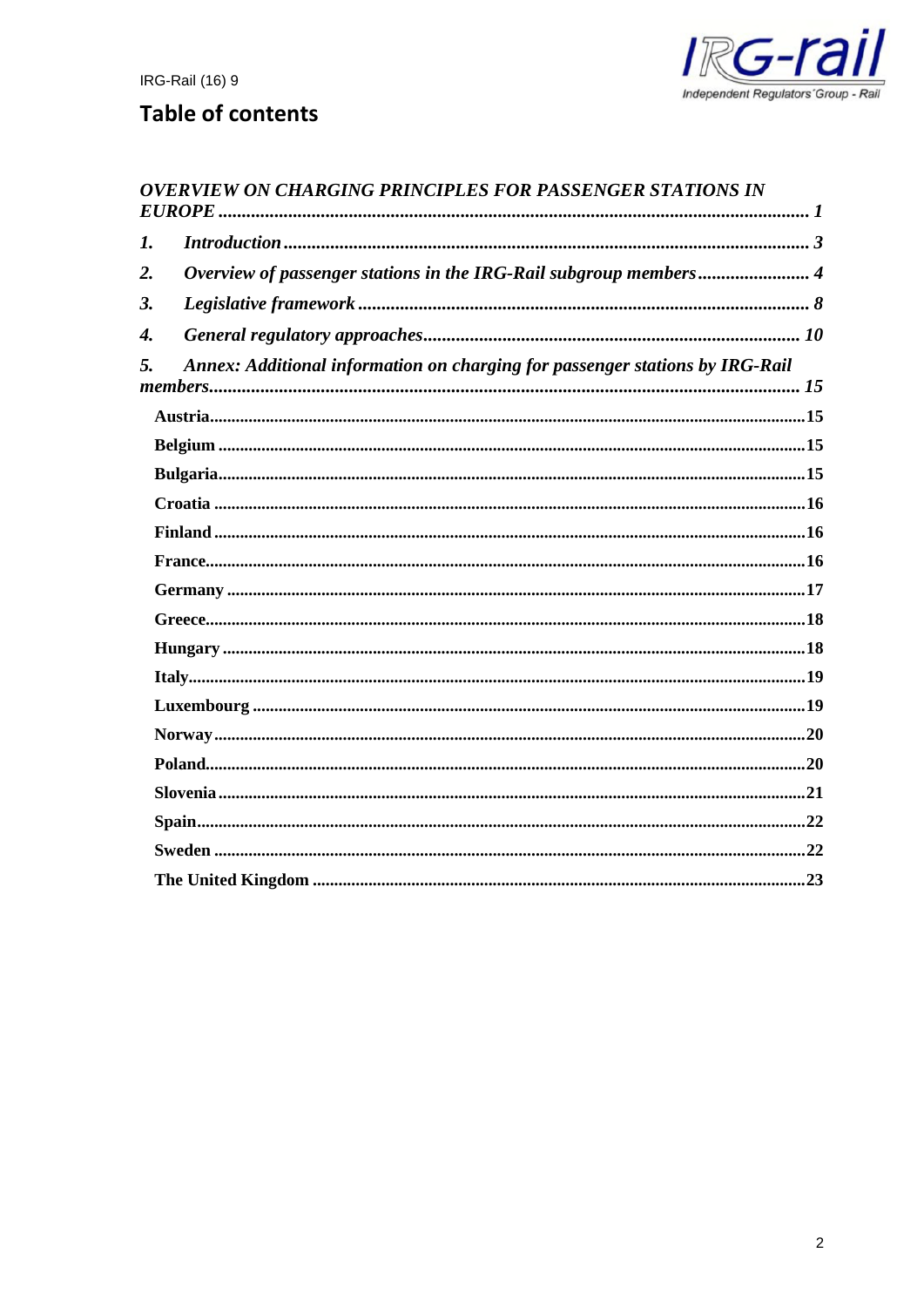

## *1. Introduction*

#### *Purpose of this document*

- 1.1 The purpose of this document is to present an overview of the charging approaches implemented in the Member States for passenger stations.
- 1.2 This work should help members of the IRG-Rail Charges for service facilities subgroup to:
	- have a common understanding of the provisions laid down in the Directive 2012/34/EU regarding charging principles for service facilities; and
	- get an overview of general European charging practices for passenger stations and identify common practices where appropriate;
- 1.3 This document has been informed by the responses the IRG-Rail subgroup received from its members to a questionnaire on charging for passenger stations.<sup>1</sup> Information presented in this document is the latest available for each respondent (in general, 2014 or 2015).

#### *Structure of this document*

- 1.4 This document is structure as follows:
	- Overview of passenger stations in the IRG-Rail subgroup members
		- a. General overview
		- b. Approaches to management of stations
		- c. Number of railway undertakings using passenger stations
		- d. Segmentation of passenger stations
	- Legislative framework
		- a. Charging principles
		- b. Regulated station services
	- General regulatory approaches
		- a. Number of applicable station charges
		- b. Billing unit
		- c. Publication of charges
		- d. Method of calculation
		- e. Unregulated revenue
		- f. Incentive regulation
	- Annex with a detailed overview of passenger station charging for each country.

 $^1$  This questionnaire was developed by the members of the IRG-Rail Charges for Service Facilities subgroup.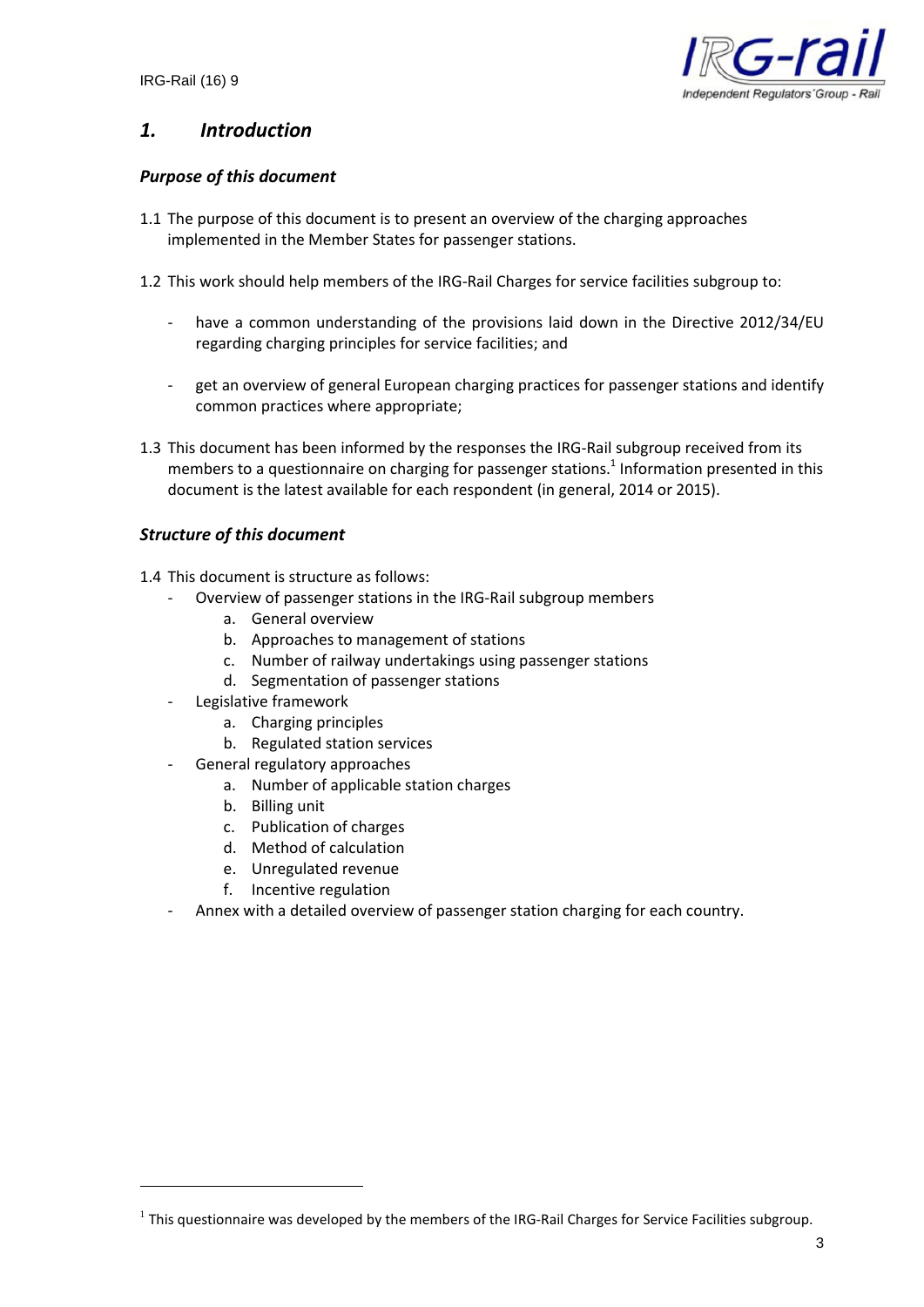

## *2. Overview of passenger stations in the IRG-Rail subgroup members*

## *General overview<sup>2</sup>*

2.1 Table 1 provides a quantitative summary of the number of passenger stations and the annual number of passengers in each country.<sup>3</sup>

| <b>Year 2015</b>         | Number of passenger<br><b>stations</b> | number<br><b>Annual</b><br>of<br>passengers<br>(in millions) |  |
|--------------------------|----------------------------------------|--------------------------------------------------------------|--|
| <b>Austria</b>           | 1438                                   |                                                              |  |
| <b>Belgium</b>           | 550 (2014)                             | 225                                                          |  |
| <b>Bulgaria</b>          | 299 (2014)                             | 24.6                                                         |  |
| <b>Croatia</b>           | 504                                    | 21.6                                                         |  |
| <b>Finland</b>           | 201                                    | 80 boarding                                                  |  |
| <b>France</b>            | 3029                                   | 1 600                                                        |  |
| Germany                  | 6561                                   | 2660                                                         |  |
| <b>Greece</b>            | 376 (2014)                             | 7.4                                                          |  |
| <b>Hungary</b>           | 1 3 6 7                                | 144                                                          |  |
| <b>Italy</b>             | 2 260 (2012)                           | 855                                                          |  |
| Luxembourg               | 68                                     | 21.5                                                         |  |
| <b>Norway</b>            | 336                                    |                                                              |  |
| <b>Poland</b>            | 2726                                   | 270                                                          |  |
| Romania                  | 918                                    | 65                                                           |  |
| <b>Slovenia</b>          | 273                                    | 14.56                                                        |  |
| <b>Spain</b>             | 1942                                   | 465,2                                                        |  |
| <b>Sweden</b>            | 136                                    | 212                                                          |  |
| <b>United</b><br>Kingdom | 2539                                   | 1690                                                         |  |

Table 1: Summary of the number of passenger stations and number of passengers

#### *Approaches to management of stations*

2.2 Table 2 identifies four different types of entities that are responsible for the management of passenger stations. These include the infrastructure manager (IM), integrated incumbent railway undertaking (RU), other RUs, and other third parties.

Table 2: Summary of approaches to management of stations

 $^2$  In this document, an empty cell within a table means that the country did not provide an answer.

<sup>&</sup>lt;sup>3</sup> Due to the different time frames of collecting and publishing the data, the figures might not be completely consistent with the data published by the market monitoring group.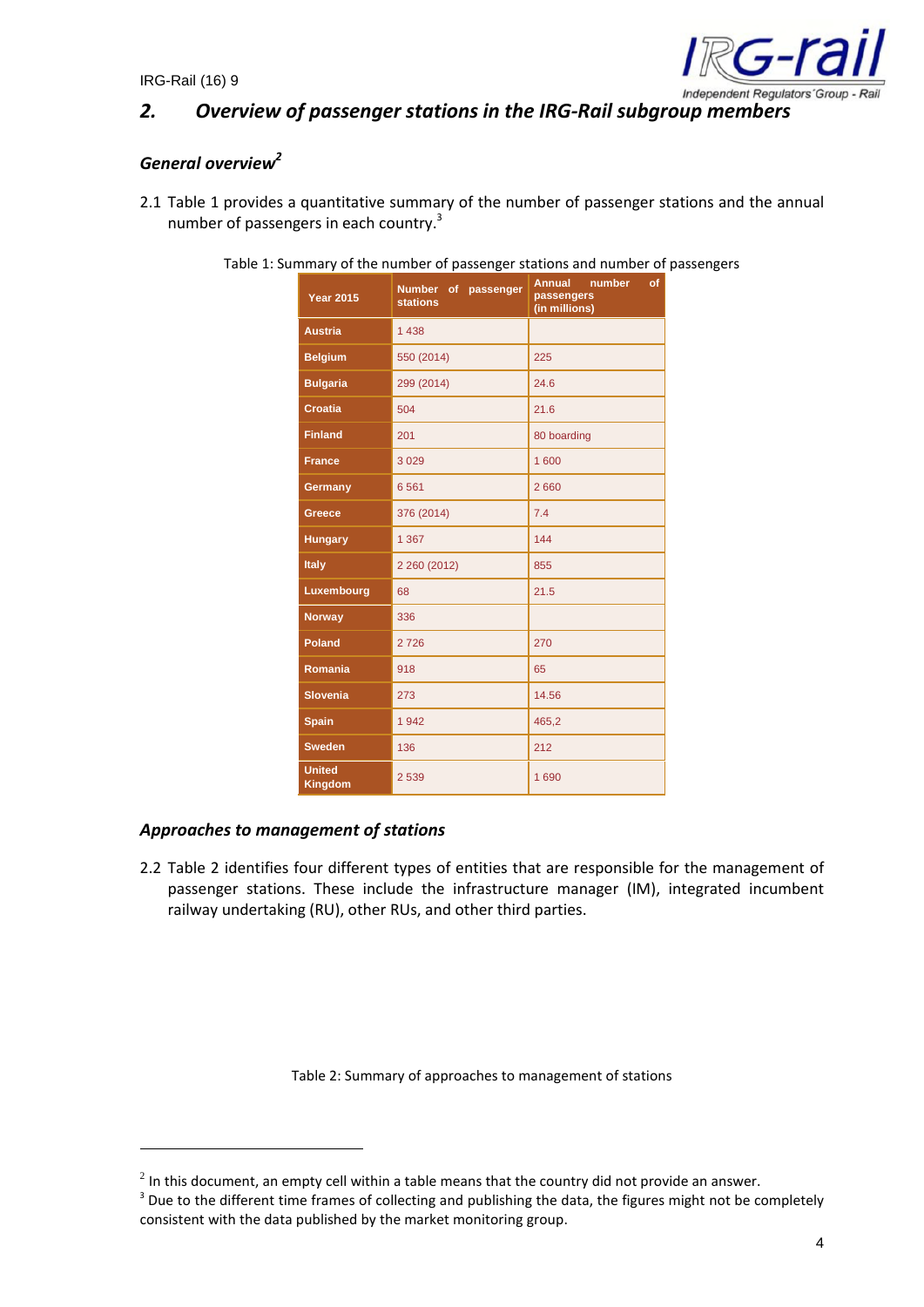

|                                 | $IM4$ (not related to<br>the incumbent RU) | <b>Integrated incumbent</b><br><b>RU</b> and related<br>companies | Other RUs (not<br>related to the<br>incumbent RU) | <u>muepenuent</u><br><b>Other third</b><br>parties (Non<br>RUs, not related<br>to the<br>incumbent RU) |
|---------------------------------|--------------------------------------------|-------------------------------------------------------------------|---------------------------------------------------|--------------------------------------------------------------------------------------------------------|
| <b>Austria</b>                  | <b>Most</b>                                | ä,                                                                | ä,                                                | ä,                                                                                                     |
| <b>Belgium</b>                  | $=$                                        | All                                                               |                                                   | ä,                                                                                                     |
| <b>Bulgaria</b>                 | All                                        | Ξ                                                                 | ä,                                                | $\blacksquare$                                                                                         |
| <b>Croatia</b>                  | All                                        | $=$                                                               | ÷                                                 | ٠                                                                                                      |
| <b>Finland</b>                  | Some                                       | Some                                                              | ä,                                                | Some                                                                                                   |
| <b>France</b>                   | ÷,                                         | All                                                               | ÷,                                                | ä,                                                                                                     |
| Germany                         | <b>Some</b>                                | Some <sup>5</sup>                                                 | Some                                              | Some                                                                                                   |
| <b>Greece</b>                   | All                                        | $\equiv$                                                          | ä,                                                | ä,                                                                                                     |
| <b>Hungary</b>                  | All                                        | ä,                                                                | ÷                                                 | Ξ                                                                                                      |
| <b>Italy</b>                    | <b>Most</b>                                | Some                                                              | ä,                                                | Some                                                                                                   |
| Luxembourg                      | All                                        |                                                                   | ÷                                                 | ä                                                                                                      |
| <b>Norway</b>                   | All                                        |                                                                   | ä,                                                | ÷                                                                                                      |
| <b>Poland</b>                   | <b>Most</b>                                | Some                                                              | $=$                                               | Some                                                                                                   |
| Romania                         | <b>Most</b>                                |                                                                   |                                                   | Some                                                                                                   |
| <b>Slovenia</b>                 | All                                        | $=$                                                               | ä,                                                | ä,                                                                                                     |
| <b>Spain</b>                    | All                                        | $=$                                                               | $=$                                               | $\equiv$                                                                                               |
| <b>Sweden</b>                   | ÷                                          |                                                                   | ä,                                                | All                                                                                                    |
| <b>United</b><br><b>Kingdom</b> | <b>Some</b>                                |                                                                   | <b>Most</b>                                       | Some                                                                                                   |

- 2.3 For the majority of the sample countries with the exception of Belgium, France and Sweden – the IM is responsible for the management of passenger stations. The extent of this varies between countries but for about half of the sample the IM manages all of the stations.
- 2.4 For a small number of the sample countries, passenger stations are managed by the integrated incumbent RU and related companies. For example, in Germany, the main stations' manager is DB Station&Service AG - an independent company that has been founded in parallel to the infrastructure manager, DB Netz AG, and both are in the same holding group as the incumbent RUs (DB AG). Another example, in Italy the main stations are managed by two companies under the direct control of the parent company of the incumbent, with shares of 60%.
- 2.5 Only in two countries Germany and the UK passenger stations are managed by RUs or third station managers other than the incumbent RU. In the UK, the majority of passenger stations are managed and maintained by the franchised passenger operators.
- 2.6 The Table 2 shows that it is not uncommon for passenger stations to be managed by third party organizations. For example, in Sweden Jernhusen AB manages all passenger stations following the divide of the incumbent IM in 2001.

#### *Number of Railways Undertakings using passenger stations*

2.7 Table 3 provides a view on the number of RUs that provide services and have access to stations. This information allows inferences to be made on the level of liberalization of the rail

<sup>&</sup>lt;sup>4</sup> Being the infrastructure manager for rail tracks.

<sup>&</sup>lt;sup>5</sup> The largest number of the German stations is included in this column.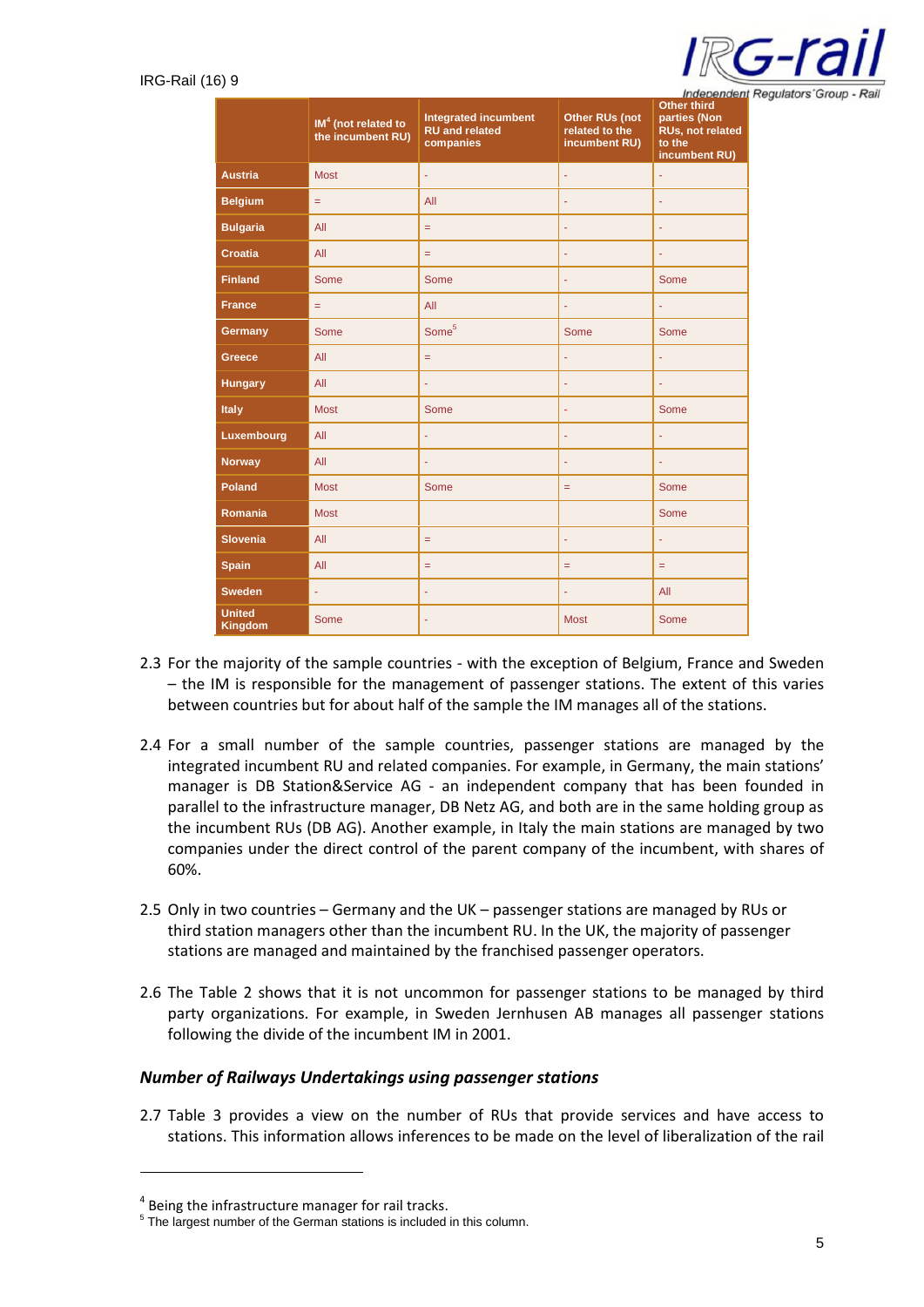

market in each country. For example, if a country has a single RU then it is likely that the market is not liberalized; while if a country has divers RUs using passenger stations then it is highly likely that the market opening process has been completed. However, any inference made from this table should be cross-checked with the detailed description of each country presented in the annex of this overview document.

| <b>Country</b>           | Single RU    | <b>Limited number of RUs</b> | <b>Multiple Useers</b><br>/ divers RUs<br>(open market) |
|--------------------------|--------------|------------------------------|---------------------------------------------------------|
| <b>Austria</b>           |              | $\checkmark$                 |                                                         |
| <b>Belgium</b>           |              | $\checkmark$                 |                                                         |
| <b>Bulgaria</b>          | $\checkmark$ |                              |                                                         |
| <b>Croatia</b>           | $\checkmark$ |                              |                                                         |
| <b>Finland</b>           | $\checkmark$ |                              |                                                         |
| <b>France</b>            |              | $\checkmark$                 |                                                         |
| Germany                  |              |                              | $\checkmark$                                            |
| Greece                   |              | $\checkmark$                 |                                                         |
| <b>Hungary</b>           |              | $\checkmark$                 |                                                         |
| Italy                    |              | $\checkmark$                 |                                                         |
| Luxembourg               | $\checkmark$ |                              |                                                         |
| <b>Norway</b>            |              | $\checkmark$                 |                                                         |
| Poland                   |              |                              | $\checkmark$                                            |
| Romania                  |              |                              | $\checkmark$                                            |
| <b>Slovenia</b>          | $\checkmark$ |                              |                                                         |
| <b>Spain</b>             |              | $\checkmark$                 |                                                         |
| <b>Sweden</b>            |              |                              | $\checkmark$                                            |
| <b>United</b><br>Kingdom |              |                              |                                                         |

Table 3: Summary of the level of rail market liberalisation

- 2.8 As can be seen from the Table 3 above, there is an even split between countries that have multiple users, those that have a limited number of RU and those that only have an incumbent RU.
- 2.9 In some cases, this is closely related to the openness of the market, as in the UK where the rail market has been liberalized; there, all RUs (passenger and freight) have the right to use passenger stations on the network subject to the terms in their access contracts which they sign with station managers.

#### *Categorization and segmentation of passenger stations*

2.10 This section provides an overview of the way passenger stations have been categorized across different European countries and how segmentation has been applied to passenger stations for the reason of setting differentiated prices.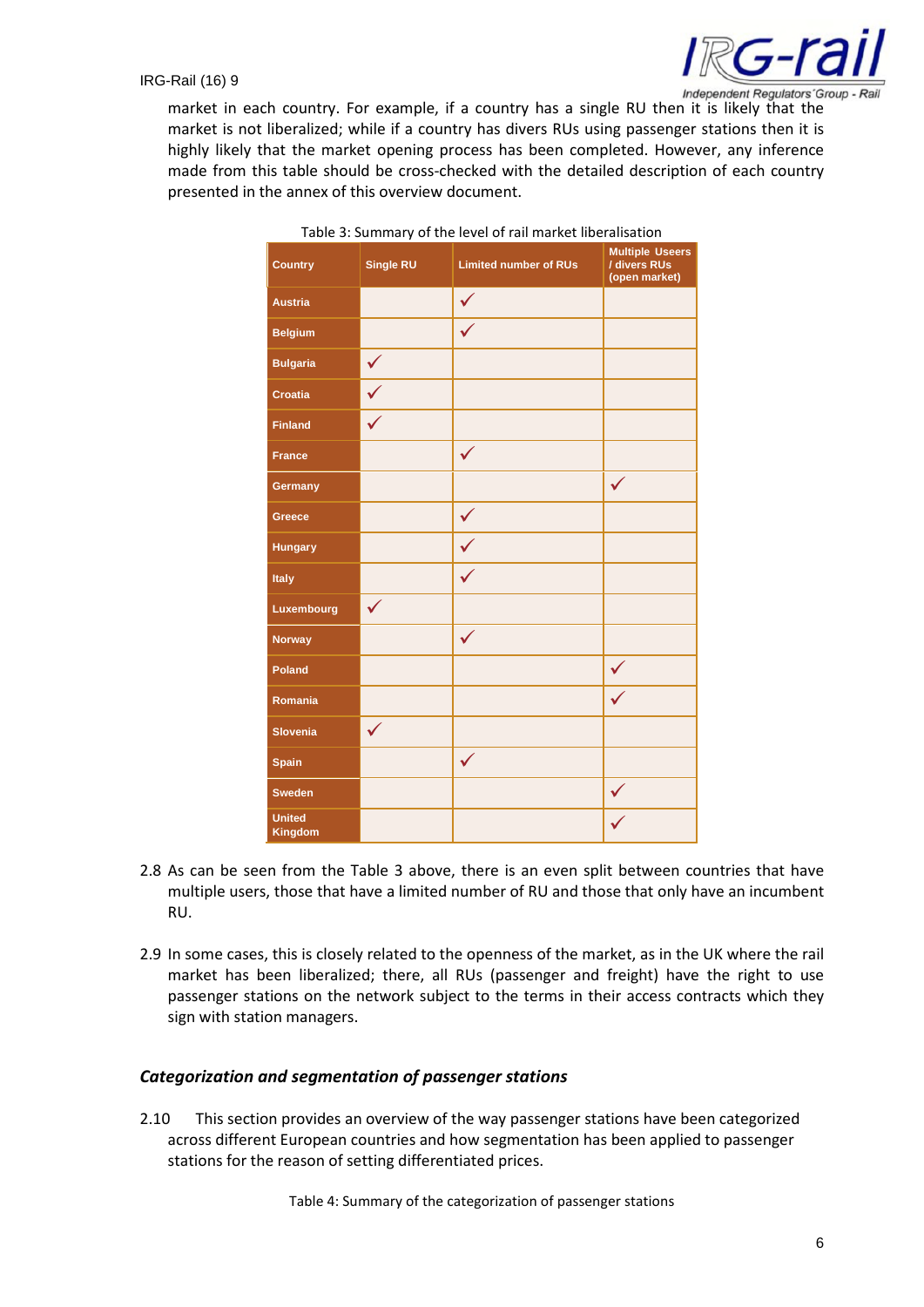| <b>Independent Requiators Group - Rail</b> |  |
|--------------------------------------------|--|

|                                                     | <b>Segmentation</b> | <b>Criteria</b>                                                                                                                                                                                                                                                                                                                                       |  |
|-----------------------------------------------------|---------------------|-------------------------------------------------------------------------------------------------------------------------------------------------------------------------------------------------------------------------------------------------------------------------------------------------------------------------------------------------------|--|
| <b>Austria</b>                                      | Yes                 | Nb of passengers, service provided at the station and Nb platforms                                                                                                                                                                                                                                                                                    |  |
| <b>Belgium</b>                                      | <b>No</b>           |                                                                                                                                                                                                                                                                                                                                                       |  |
| <b>Bulgaria</b>                                     |                     |                                                                                                                                                                                                                                                                                                                                                       |  |
| passengers<br>Croatia<br>Yes<br>chipping pavements. |                     | 1) Size of platforms and other surfaces for entry and exit of<br>2) Transport, geographical and social importance of the train stop.<br>Other elements increase or decrease station coefficient: share of<br>surfaces for entry and exit of passengers, number of tracks with<br>raised platforms, shelter, displays, type of trains that stop, stone |  |
| <b>Finland</b>                                      |                     |                                                                                                                                                                                                                                                                                                                                                       |  |
| <b>France</b>                                       | <b>Yes</b>          | Nb of passengers                                                                                                                                                                                                                                                                                                                                      |  |
| Yes<br>Germany<br>platform                          |                     | Nb of passengers / nb of platforms / nb of train stops / length of                                                                                                                                                                                                                                                                                    |  |
| Greece<br>Yes<br>Nb of passengers / Intermodality   |                     |                                                                                                                                                                                                                                                                                                                                                       |  |
| <b>Hungary</b><br><b>Yes</b><br>services)           |                     | Properties of the infrastructure (e.g. nb of main lines; platform<br>features) / Equipment & service facilities (e.g. passenger info;                                                                                                                                                                                                                 |  |
| <b>Italy</b><br>Yes, partially                      |                     | No segmentation for BSP (basic service package); Yes for other<br>services (like lounges, etc.), depending on the relevance of the<br>station in terms of traffic or type of traffic.                                                                                                                                                                 |  |
| Luxembourg                                          | <b>No</b>           |                                                                                                                                                                                                                                                                                                                                                       |  |
| <b>Norway</b>                                       | <b>No</b>           |                                                                                                                                                                                                                                                                                                                                                       |  |
| Poland                                              | Yes                 | Nb of passengers                                                                                                                                                                                                                                                                                                                                      |  |
| Romania                                             | Yes                 | Complexity and volume of activity                                                                                                                                                                                                                                                                                                                     |  |
| <b>Slovenia</b>                                     | Yes                 | Nb of passengers                                                                                                                                                                                                                                                                                                                                      |  |
| <b>Spain</b>                                        | <b>Yes</b>          | Technical characteristics, the provision of services and the intensity<br>of use (number of passengers)).                                                                                                                                                                                                                                             |  |
| <b>Sweden</b>                                       | <b>Yes</b>          | Traffic and passenger flows, location and commercial activity                                                                                                                                                                                                                                                                                         |  |
| <b>United</b><br><b>Kingdom</b>                     | Yes                 | Nb of passengers                                                                                                                                                                                                                                                                                                                                      |  |

- 2.11 Majority of the sample countries have applied segmentation to the passenger stations using a wide range of criteria. For example, France, Poland and Slovenia categorise their passenger stations based on a simple metric of passenger numbers. On the other hand, Austria, Germany and Spain use a multi-criteria basis for segmenting their passenger stations.
- 2.12 The different station categories are used for charging purposes, with the exception of the UK where passenger stations are categorized based on the number of passengers for historical reasons rather than for current charging purposes. A mixed situation stands in Italy where for the BSP the station category does not matter, but for other services it does.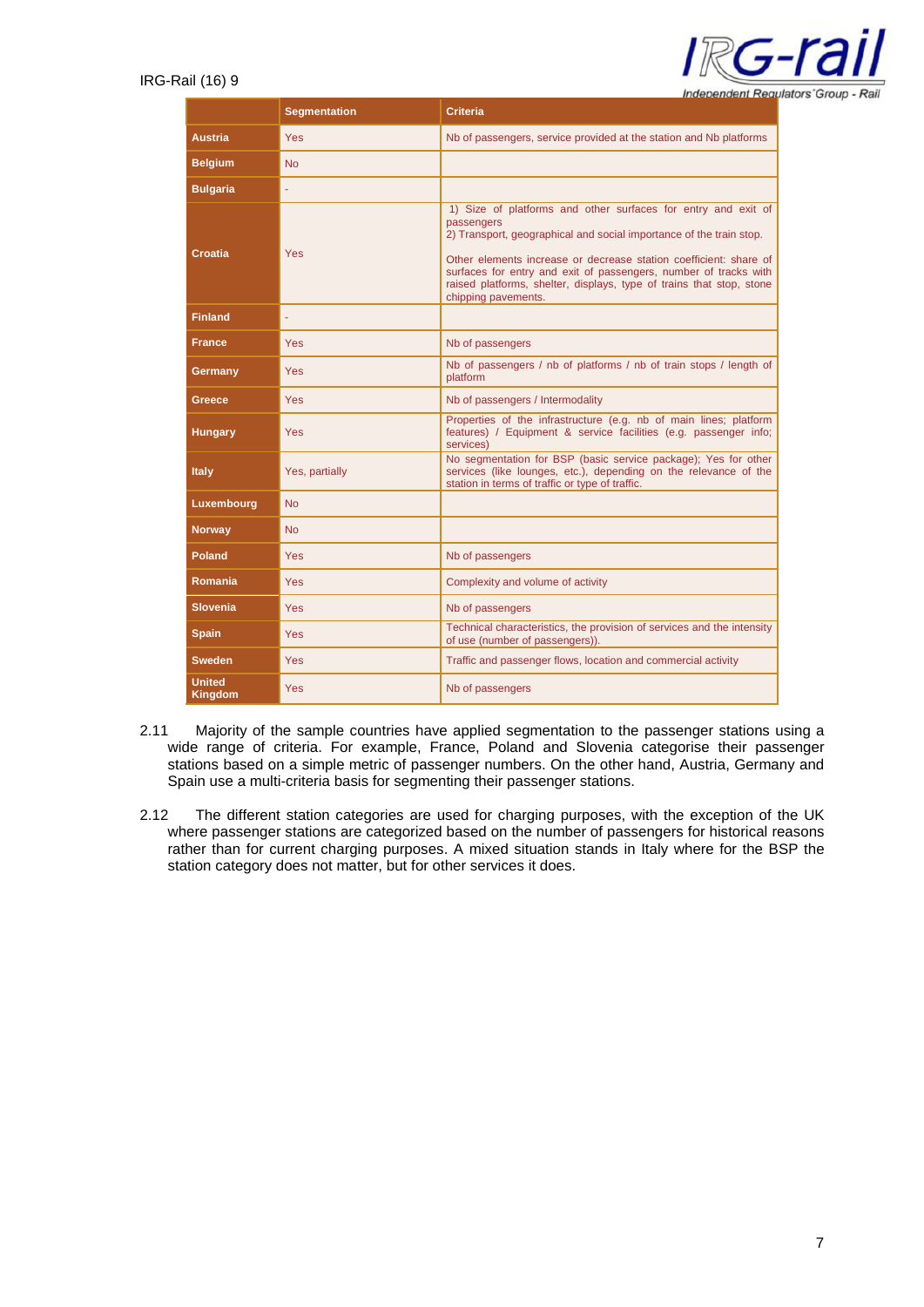

## *3. Legislative framework*

#### *Charging principles*

- 3.1 The European Directive 2012/34 sets out charging principles to be implemented by the Member States. The main charging principles provide that:
	- "The charge imposed for track access within service facilities referred to in point 2 of Annex II, and the supply of services in such facilities, shall not exceed the cost of providing it, plus a reasonable profit." (Article 31.7.)
	- "Where services listed in points 3 and 4 of Annex II, as additional and ancillary services, are offered by only one supplier, the charge imposed for such a service shall not exceed the cost of providing it, plus a reasonable profit." (Article 31.8.)
	- "reasonable profit means a rate of return on own capital that takes account of the risk, including that to revenue, or the absence of such risk, incurred by the operator of the service facility and is in line with the average rate for the sector concerned in recent years" (Article 3.17)
	- "Operators of service facilities shall supply in a non-discriminatory manner to all railway undertakings access, including track access, to the facilities referred to in point 2 of Annex II, and to the services supplied in these facilities." (Article 13.2.)
- 3.2 The subgroup observed that the management of passenger stations varies significantly from one country to the other. In the countries under review, the majority of passenger stations are managed by the IM ("all", "most" answers, in table 2) and the other part by a passenger station manager. In the latter case, passenger station managers can include the incumbent RU (group and/or related companies), another RU, and private/public funds (partially or totally).
- 3.3 As a consequence form divers funding sources the level of the station prices, but although the structure of charging systems can be very different. Furthermore, in some cases there is no specific charge for passenger stations as the associated costs are recovered through a charge for the use of infrastructure.
- 3.4 Presentations and discussions within the IRG-Rail charging working subgroup have highlighted the following common trends:
	- In most of the countries that responded to the questionnaire, the charging models are based on the principle of full cost. In that case the methods used to set the charges are quite similar since the charging system aims at covering all the costs of the passenger station managers. In almost all countries the charges are set for a period of one year.
	- Most countries use a classification of the stations for the setting of charges. This classification is often based on the number of passengers that use the station.
	- In most of the countries, station charges are regulated and published and, in a few cases, they are negotiated. In most cases, the regulatory body gives an opinion on charges for passenger stations, this opinion is usually binding.
- 3.5 There are, however, several important differences in the regulatory approach applied by the participating countries: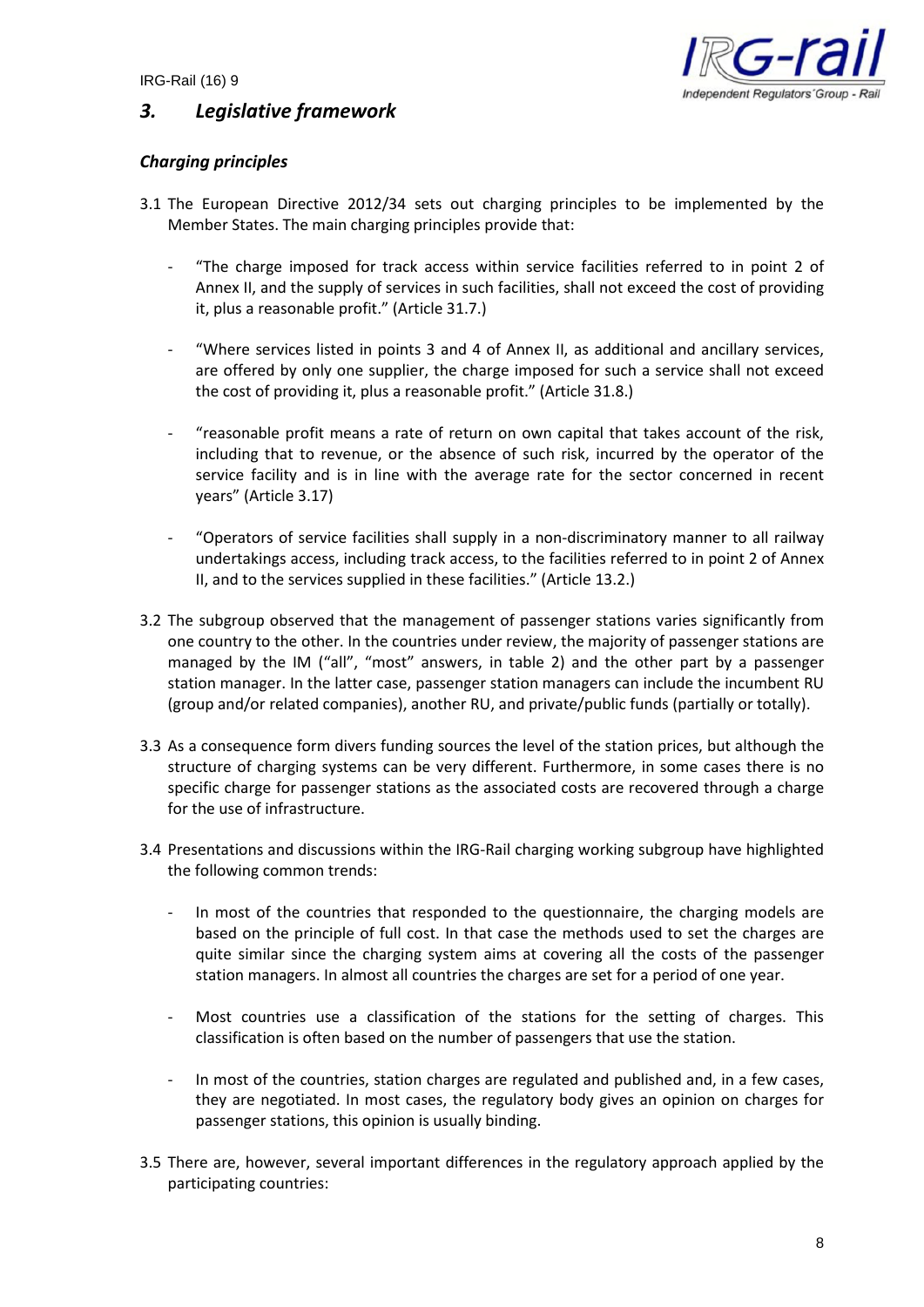

- The number of station charges is extremely different from one country to the other.
- The unregulated revenues of the station are taken into account very differently in the regulated charging systems: unregulated revenues can either be completely excluded from the regulated charging system, fully or partially taken into account when setting the station charges.
- A few countries have implemented some incentive mechanisms. These take various forms; for example, efficiency targets in the estimation of charges or performance or quality targets.

#### *Regulated station services*

3.6 Annex II of the Directive 2012/34/EU mentions some services provided in passenger stations:

*"Access, including track access, shall be given to the following services facilities, when they exist, and to the services supplied in these facilities:*

*(a) passenger stations, their buildings and other facilities, including travel information display and suitable location for ticketing services;*

*(…)*

*Additional services may comprise: (…) pre-heating of passenger trains; (…) Ancillary services may comprise: (…) ticketing services in passenger stations; (…)"*

3.7 In most countries the basic service "package" in stations includes:

- the use of common spaces and equipment (furniture, lifts, escalators, toilets);
- reception , information and orientation system (audio and display);
- reception of persons with reduced mobility;
- other services such as heating, surveillance, lost & found etc.
- 3.8 Separate charging for premises (offices, desks or spaces for ticket sales, RU personnel, logistics, etc.) is applied in Austria, Bulgaria, France, Germany, Italy and Luxembourg.
- 3.9 Services that may be charged separately are:
	- Heating and cooling of trains (Austria, France, Germany, Greece, Slovenia and Luxembourg);
	- Reception of persons with reduced mobility (Germany, Italy);
	- Placement of additional ticket machines (Germany);
	- Other services such as announcement of trains (Poland), international zone services for trains crossing the Channel tunnel (France), ancillary services e.g. local passenger train dispatching (Germany).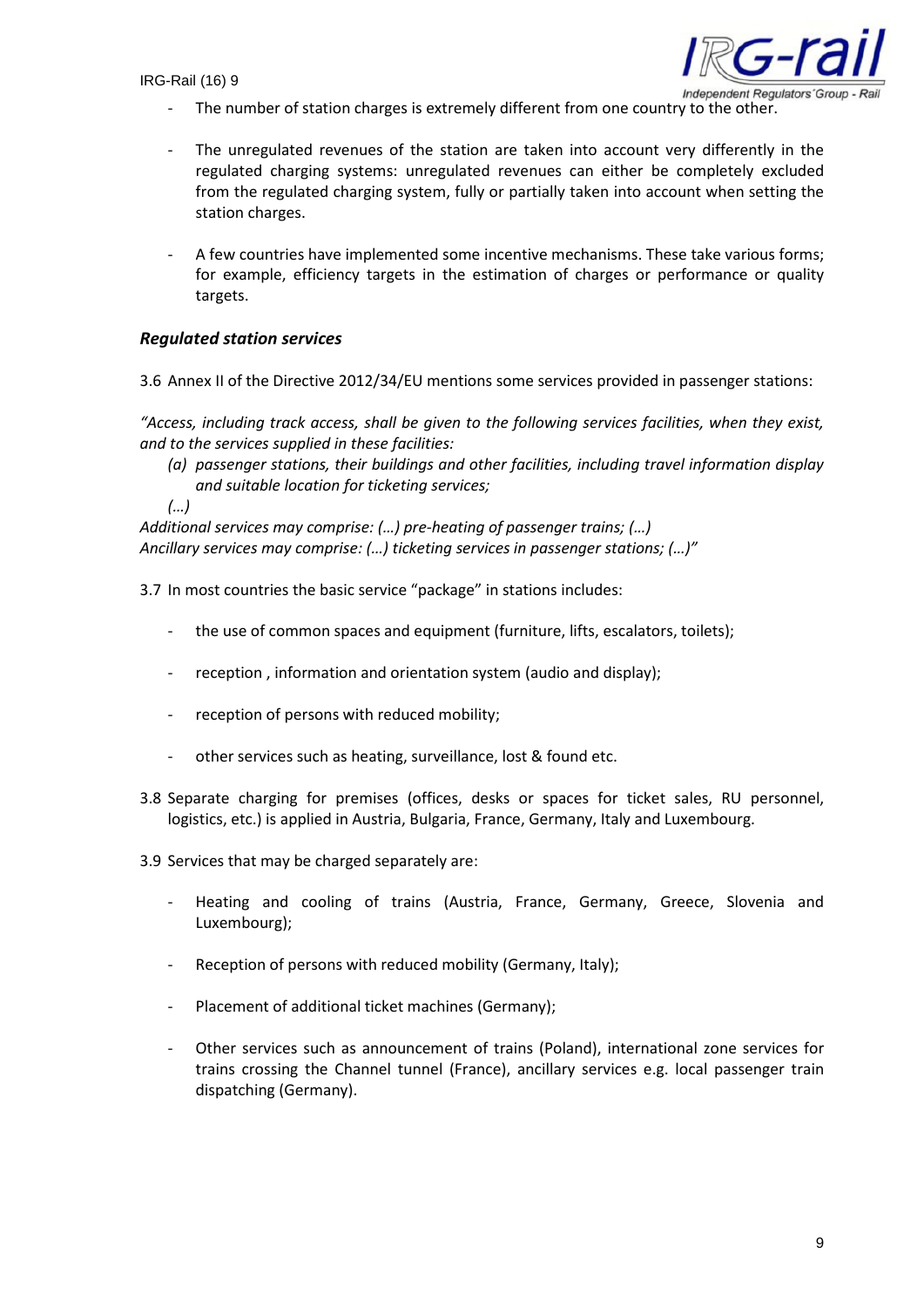

## *4. General regulatory approaches*

4.1 This section only deals with charging issues related to the basic service package and not with that could be charged separately.

#### *Number of applicable station charges*

- 4.2 Table 4 below provides a high level summary of the number of applicable station charges implemented by the IRG-Rail subgroup members. The number of charges differs significantly from one country to another. For example, in Belgium there is a single charge whereas in France the total number is around 1400 when various modulations are taken into account. Such modulations include the number of seats on the train and the type of journey (i.e. the distance travelled).
- 4.3 Similar to the concept of modulation, an extra fee can be added to the "basic charge" in a number of countries. For example, in Poland this extra fee depends on the method of announcement of the trains, while in Luxembourg an extra fee is levied on train longer than 27 meters.
- 4.4 For the majority of the sample countries, passenger station charges are calculated as separate charges with the exception of Greece and Italy where the charge for the use of the station is included in the charges for the use of infrastructure.

|                          | Number of applicable charges & modulations                                               |  |
|--------------------------|------------------------------------------------------------------------------------------|--|
| <b>Austria</b>           | 68 tariffs                                                                               |  |
| <b>Belgium</b>           | 1                                                                                        |  |
| <b>Bulgaria</b>          |                                                                                          |  |
| Croatia                  | One tariff differentiated by station coefficient and type of train coefficient.          |  |
| <b>Finland</b>           |                                                                                          |  |
| <b>France</b>            | 173 tariffs X 9 modulations                                                              |  |
| Germany                  | 196 tariffs X 2 modulations                                                              |  |
| Greece                   | Included in the charges for the use of infrastructure                                    |  |
| <b>Hungary</b>           | 4 station segments X 2 (stopping or origin/destination)                                  |  |
| <b>Italy</b>             | Basic service package is presently included in the charges for minimum<br>access package |  |
| Luxembourg               | 1 tariff $+$ extra fees for trains $> 27$ m                                              |  |
| <b>Norway</b>            | 2 (one that is zero, and one for the line Oslo - Oslo Airport)                           |  |
| <b>Poland</b>            | 15 tariffs + extra fee depending on the method of announcement of trains                 |  |
| Romania                  | na                                                                                       |  |
| <b>Slovenia</b>          | 4 tariffs (considering station category)                                                 |  |
| <b>Spain</b>             | 6 tariffs                                                                                |  |
| <b>Sweden</b>            |                                                                                          |  |
| <b>United</b><br>Kingdom | Differs for each station                                                                 |  |

Table 5: Number of station charges

*Billing unit*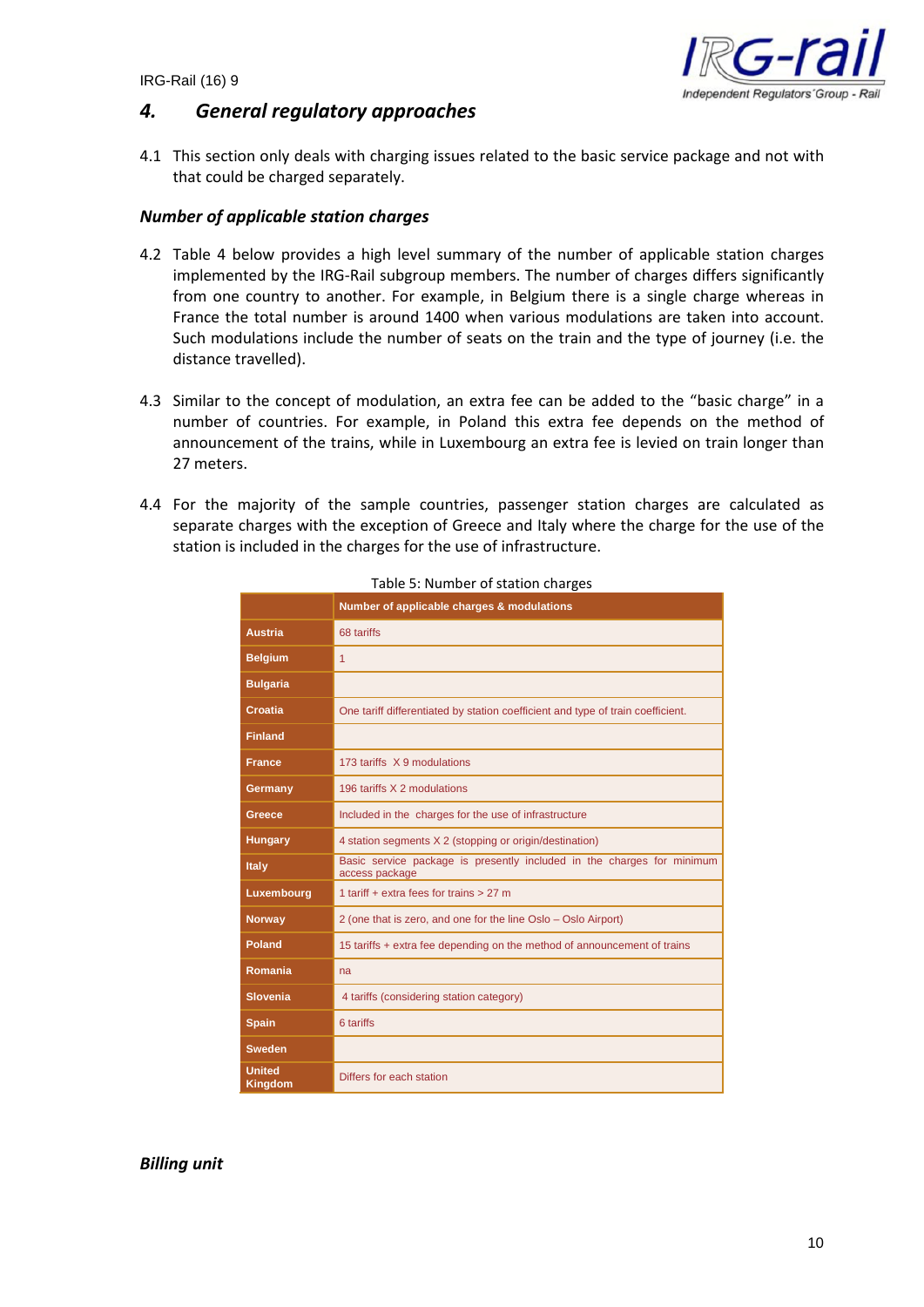

- Independent Regulators' Group Rail<br>4.5 This section offers a high level overview of the billing units used by different countries. As shown in table 6, in most cases passenger station charges are levied based on the number of trains that stop at each station.
- 4.6 There are a few interesting examples that offer an adjustment to this billing unit. In Spain, station charges are adjusted by the number of passengers. In Poland, prior to 2014 RUs were charged per minute at a station, however now they are billed simply by train stops.
- 4.7 Belgium presents an interesting example where the RU pays 1 symbolic euro for the use of all the stations but in addition has to pay the administrative cost of € 2500 per access request.

|                                 | <b>Billing unit</b>                                                                                              |  |
|---------------------------------|------------------------------------------------------------------------------------------------------------------|--|
| <b>Austria</b>                  | $E$ /train stop                                                                                                  |  |
| <b>Belgium</b>                  | Admin. Costs + 1 symbolic $\epsilon$ (for<br>all stations per year)                                              |  |
| <b>Bulgaria</b>                 |                                                                                                                  |  |
| <b>Croatia</b>                  | <b>HRK/train stop</b>                                                                                            |  |
| <b>Finland</b>                  |                                                                                                                  |  |
| <b>France</b>                   | €/train stop                                                                                                     |  |
| Germany                         | €/train stop                                                                                                     |  |
| Greece                          |                                                                                                                  |  |
| <b>Hungary</b>                  | <b>HUF/train stop</b>                                                                                            |  |
| Italy                           | No specific charges                                                                                              |  |
| Luxembourg                      | €/train stop                                                                                                     |  |
| <b>Norway</b>                   |                                                                                                                  |  |
| Poland                          | <b>PLN/train stop</b>                                                                                            |  |
| Romania                         | Lei/Per train stop for passenger<br>trains                                                                       |  |
| <b>Slovenia</b>                 | €/train stop                                                                                                     |  |
| <b>Spain</b>                    | Train stopped adjusted by number<br>of passengers.                                                               |  |
| <b>Sweden</b>                   | Annual fee SEK, (annual basic<br>charge + area fee + additional<br>services)*(actual<br>train<br>stop*weighting) |  |
| <b>United</b><br><b>Kingdom</b> | £/train stop                                                                                                     |  |

Table 6: Overview of the billing units used for station charges

#### *Publication of charges*

Table 7: Summary of approaches to the publication of station charges

|         | Charges are published or negotiated? | <b>Periodicity</b> |
|---------|--------------------------------------|--------------------|
| Austria | <b>Published</b>                     | Yearly             |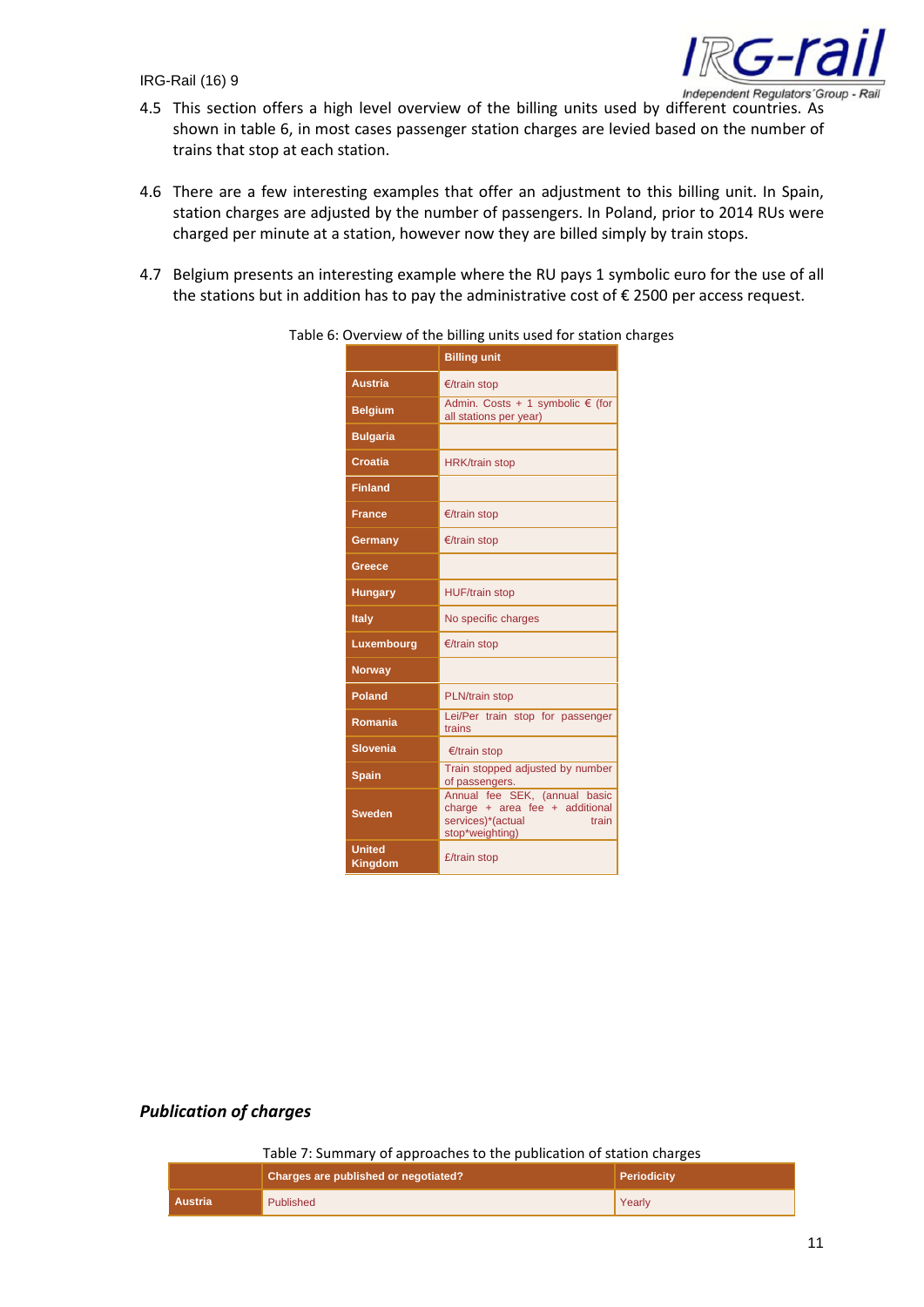

|                          |                                                                             | Independent Requiate                                         |
|--------------------------|-----------------------------------------------------------------------------|--------------------------------------------------------------|
| <b>Belgium</b>           | Published                                                                   | Yearly                                                       |
| <b>Bulgaria</b>          |                                                                             |                                                              |
| Croatia                  | Published                                                                   | Yearly                                                       |
| <b>Finland</b>           | Negotiated                                                                  |                                                              |
| <b>France</b>            | Published                                                                   | Yearly                                                       |
| Germany                  | Published                                                                   | Yearly for DB Station&Service<br>(varies for other managers) |
| Greece                   | Published                                                                   | Yearly                                                       |
| <b>Hungary</b>           | Published                                                                   | Yearly                                                       |
| <b>Italy</b>             | No charges (but included in the Minimum access package)                     |                                                              |
| Luxembourg               | <b>Published</b>                                                            | Yearly                                                       |
| <b>Norway</b>            | Published                                                                   | Yearly                                                       |
| Poland                   | Published                                                                   | Yearly                                                       |
| Romania                  | Published                                                                   | Yearly                                                       |
| <b>Slovenia</b>          | Published                                                                   | Yearly                                                       |
| <b>Spain</b>             | Published                                                                   | Yearly                                                       |
| <b>Sweden</b>            | Published (forecasts)                                                       | Yearly                                                       |
| <b>United</b><br>Kingdom | Published (Long Term Charge (LTC)) & negotiated (Qualifying<br>Expenditure) | 5 years (regulatory period for LTC)                          |

- In most of the countries the charges for stations are published.
- In Italy and Greece there are no extra charges taken for the stops at stations. Those costs are included into the charges taken for the minimum access package for using the railway infrastructure,
- In Finland the station charges are negotiated between the station manager and the users/railway undertakings.
- Charges are fully negotiated in Finland and partially in the UK
- Only UK has charges set for more than one year. They are based on the long term maintenance and operation costs of the station. Long term charges are regulated and published.

#### *Method of calculation*

4.8 This table describes the method used by the passenger station manager to establish the charges. Mentioning "full cost" means that the charges are designed to cover all the related costs.

|                 |                               | -                                                                                              |                     |
|-----------------|-------------------------------|------------------------------------------------------------------------------------------------|---------------------|
|                 | <b>Charging principles</b>    | <b>Calculation of tariffs</b>                                                                  | Ex post adjustments |
| <b>Austria</b>  | Full cost                     | Tariff = Costs/ Nb of stops                                                                    | <b>No</b>           |
| <b>Belgium</b>  | <b>Direct cost</b>            | 1€/ year                                                                                       | <b>No</b>           |
| <b>Bulgaria</b> |                               |                                                                                                |                     |
| Croatia         | Full cost + reasonable profit | Tariff=cost/number of train stops taking into account<br>type of train and station coefficient | <b>No</b>           |
| <b>Finland</b>  | Full cost + reasonable profit |                                                                                                |                     |

#### Table 8: Summary of method of calculation of station charges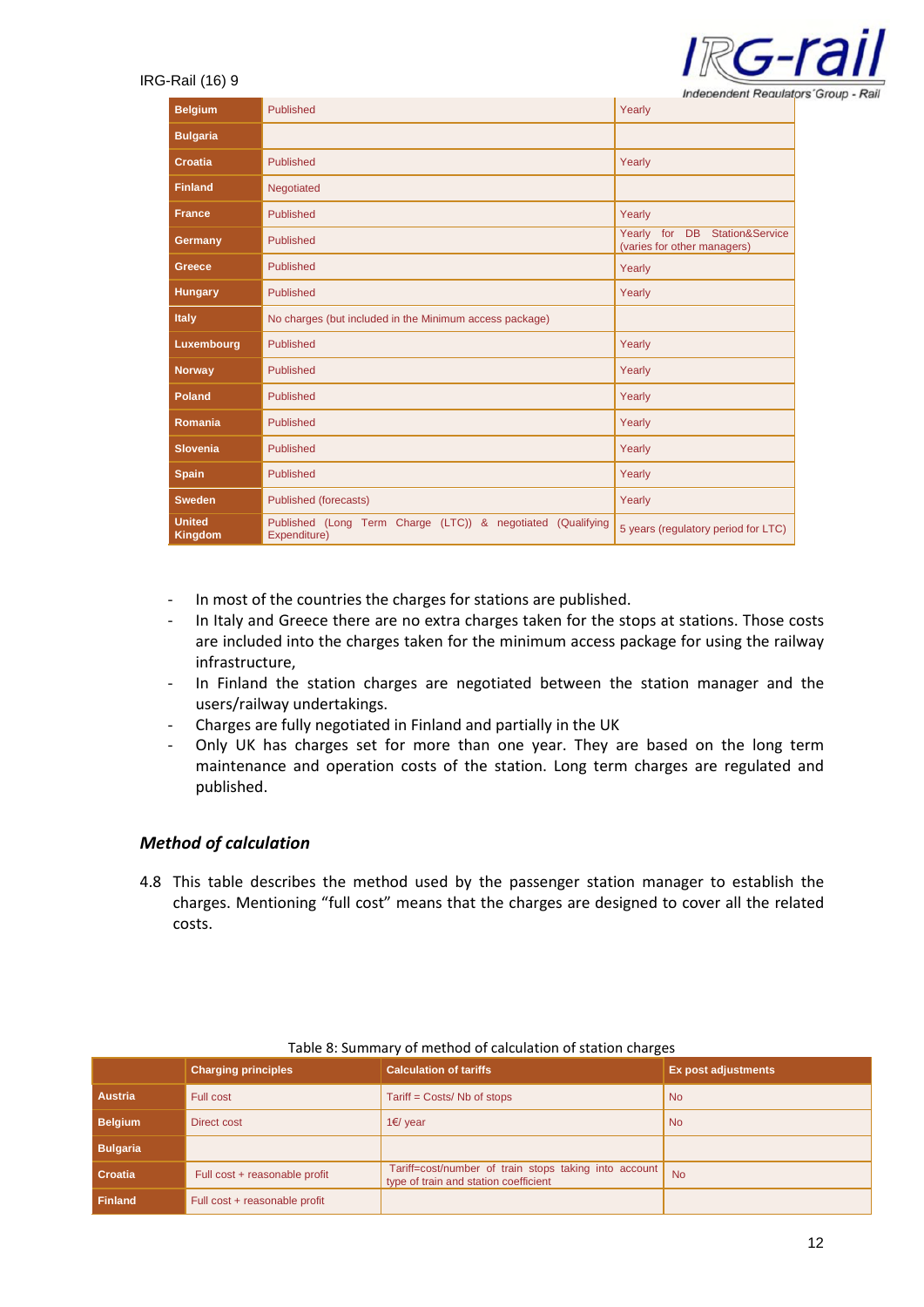# <u> RG-ra</u>

#### IRG-Rail (16) 9

| <b>France</b>                   | Full cost                                                                             | Tariff = Costs/ Nb of stops                                                                 | <i><b>Independent Requiators Group - Rall</b></i><br>On traffic and investment (not on OPEX) |
|---------------------------------|---------------------------------------------------------------------------------------|---------------------------------------------------------------------------------------------|----------------------------------------------------------------------------------------------|
| Germany                         | Subsidy reduced full cost                                                             | Tariff = $(cost/service quantity) + return achievable at$<br>market rate                    | <b>No</b>                                                                                    |
| Greece                          |                                                                                       |                                                                                             |                                                                                              |
| <b>Hungary</b>                  | Full justified cost                                                                   | Charge = cost / nb of performed use of station                                              | might<br>Charging<br>elements<br>be<br>re-<br>calculated                                     |
| <b>Italy</b>                    | BPS is presently included<br>in the<br>minimum<br>for<br>charges<br>access<br>package |                                                                                             | $n/a$ for the moment                                                                         |
| Luxembourg                      |                                                                                       |                                                                                             | n/a                                                                                          |
| <b>Norway</b>                   |                                                                                       |                                                                                             |                                                                                              |
| <b>Poland</b>                   | The costs of providing service plus a<br>reasonable profit                            | Tariff = Costs/ Nb of stops                                                                 | <b>No</b>                                                                                    |
| Romania                         | Cost which are directly incurred                                                      | Tariff = costs/number of stops                                                              | <b>No</b>                                                                                    |
| <b>Slovenia</b>                 | Full cost                                                                             |                                                                                             |                                                                                              |
| <b>Spain</b>                    | <b>Full cost</b>                                                                      | Cost/traffic                                                                                | <b>No</b>                                                                                    |
| <b>Sweden</b>                   | Production cost + reasonable profit                                                   | Tariff = Costs/ Nb of stops (weighted)                                                      | Yes (to recover actual costs)                                                                |
| <b>United</b><br><b>Kingdom</b> | <b>Full cost</b>                                                                      | Evolution of the charge on the basis of a yearly<br>indexation during the regulatory period | No (for LTC)                                                                                 |

- A vast majority of countries applies a full cost principle to charge for access to passenger stations
- In Italy the usage of the stations is included in the track access charge.
- In Belgium and Romania the costs claimed for the station usage equal cost directly incurred by the usage of the station. In Poland and Sweden the station price equals the costs of the production of the service and a reasonable profit is added.
- The calculation of the specific charges is mostly done by calculating the full costs and dividing it by the number of train stops or number of usages.
- Just in Sweden and Hungary the station prices can be recalculated ex post. In Hungary the charging elements might be recalculated, in Sweden the ex post recalculation is done for adjustment to the actual costs in comparison to the planned costs that have been stipulated in advance.

#### *Unregulated revenue*

| Table 9: Summary of the treatment of unregulated revenue |                                                    |                                                                                      |  |  |  |
|----------------------------------------------------------|----------------------------------------------------|--------------------------------------------------------------------------------------|--|--|--|
|                                                          | Existence of unregulated<br>revenues (e.g. retail) | <b>Single or Dual till?</b>                                                          |  |  |  |
| <b>Austria</b>                                           | <b>Yes</b>                                         | Dual till                                                                            |  |  |  |
| <b>Belgium</b>                                           | <b>Yes</b>                                         | Dual till                                                                            |  |  |  |
| <b>Bulgaria</b>                                          |                                                    |                                                                                      |  |  |  |
| Croatia                                                  | <b>Yes</b>                                         | Dual till                                                                            |  |  |  |
| <b>Finland</b>                                           |                                                    |                                                                                      |  |  |  |
| <b>France</b>                                            | <b>Yes</b>                                         | Dual till (a part of the non-regulated<br>profits is shared with the regulated till) |  |  |  |

#### Table 9: Summary of the treatment of unregulated revenue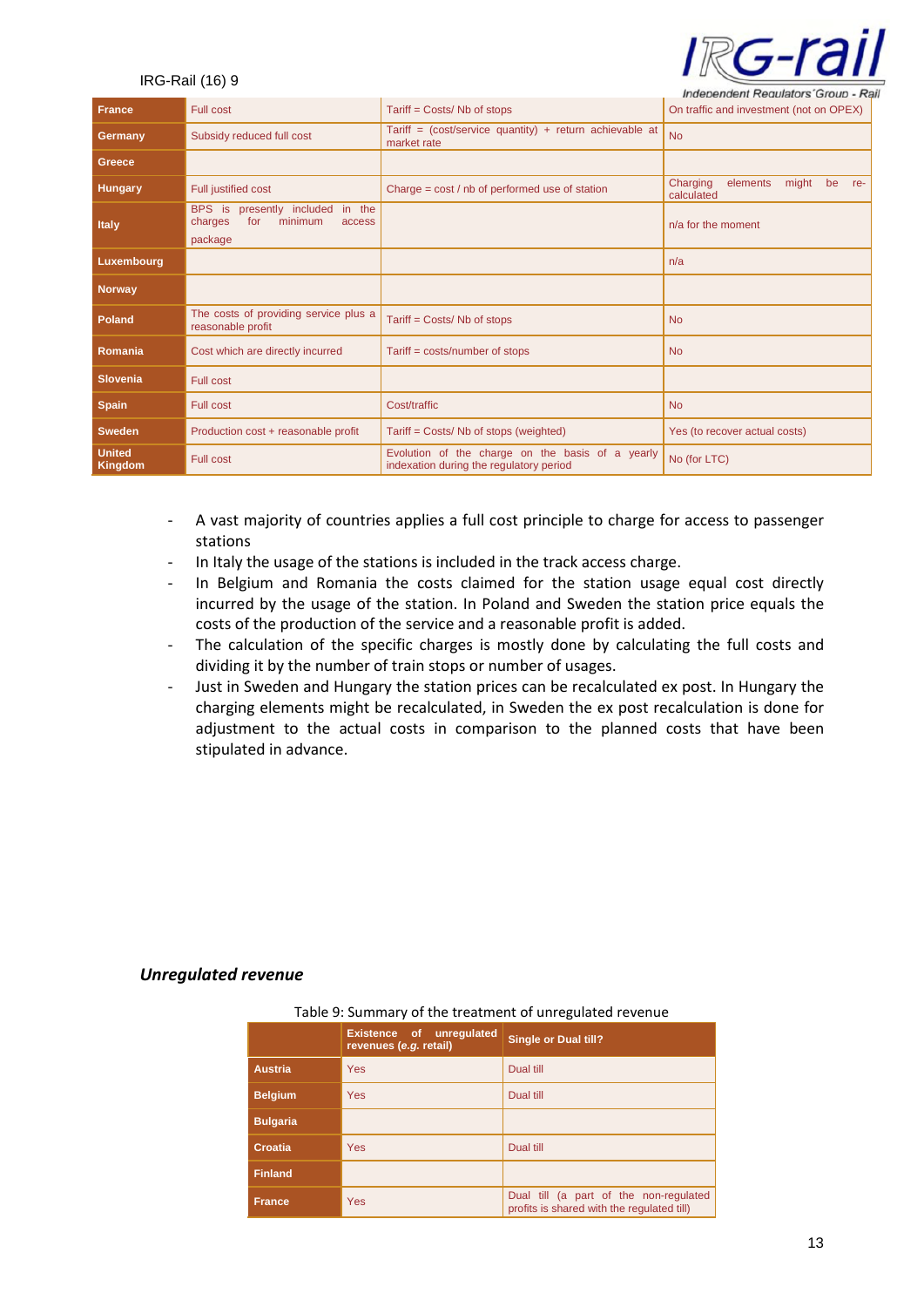

|                                 |            | Indepe                                                                                                                                 |
|---------------------------------|------------|----------------------------------------------------------------------------------------------------------------------------------------|
| Germany                         | <b>Yes</b> | Dual till (varies for other managers)                                                                                                  |
| Greece                          |            |                                                                                                                                        |
| <b>Hungary</b>                  |            |                                                                                                                                        |
| <b>Italy</b>                    | Yes        | Not applicable. As the access to station<br>belongs to the MAP, the unregulated<br>revenues are taken into account in that<br>setting. |
| Luxembourg                      |            |                                                                                                                                        |
| <b>Norway</b>                   | <b>Yes</b> |                                                                                                                                        |
| <b>Poland</b>                   |            |                                                                                                                                        |
| <b>Slovenia</b>                 |            |                                                                                                                                        |
| <b>Spain</b>                    | <b>Yes</b> | Single till                                                                                                                            |
| <b>Sweden</b>                   | Separated  | Dual till                                                                                                                              |
| <b>United</b><br><b>Kingdom</b> | Yes        | Single till (for Network Rail)                                                                                                         |

- The table reflects the modern structure of stations that are not only related to platforms and the entrance and exit of passengers. But also are central areas in cities where commercial activities take place: Shops and other merchant activities are commonly joined to stations.
- In all countries that answered this questions the stations have retail areas.
- The regulation of the stations into this respect is ambiguous. Some countries integrate the revenues from retails sites into their rail regulation (single till) with regards to the determination of charges, other separate in their regulatory view between rail related revenues and retail revenues (dual till).

#### *Efficiency, performance or incentivizing regulation*

- 4.9 In most of the countries that answered the questionnaire no performance, efficiency or incentivizing regulation for station manager is foreseen in the national law. In only five countries incentive schemes are present: France, Germany, Italy, Romania and the UK.
- 4.10 In France productivity targets are set on the operating expenditure of the station manager; in Germany a performance scheme like the performance scheme for infrastructure manager is introduced and obligatory by law; in Italy, where the basic service package for station is included in the access charges for the minimum access package, an efficiency target is imposed on the IM equal to an annual rate of 2% on OPEX; in Romania efficiency targets are set via an incentive scheme.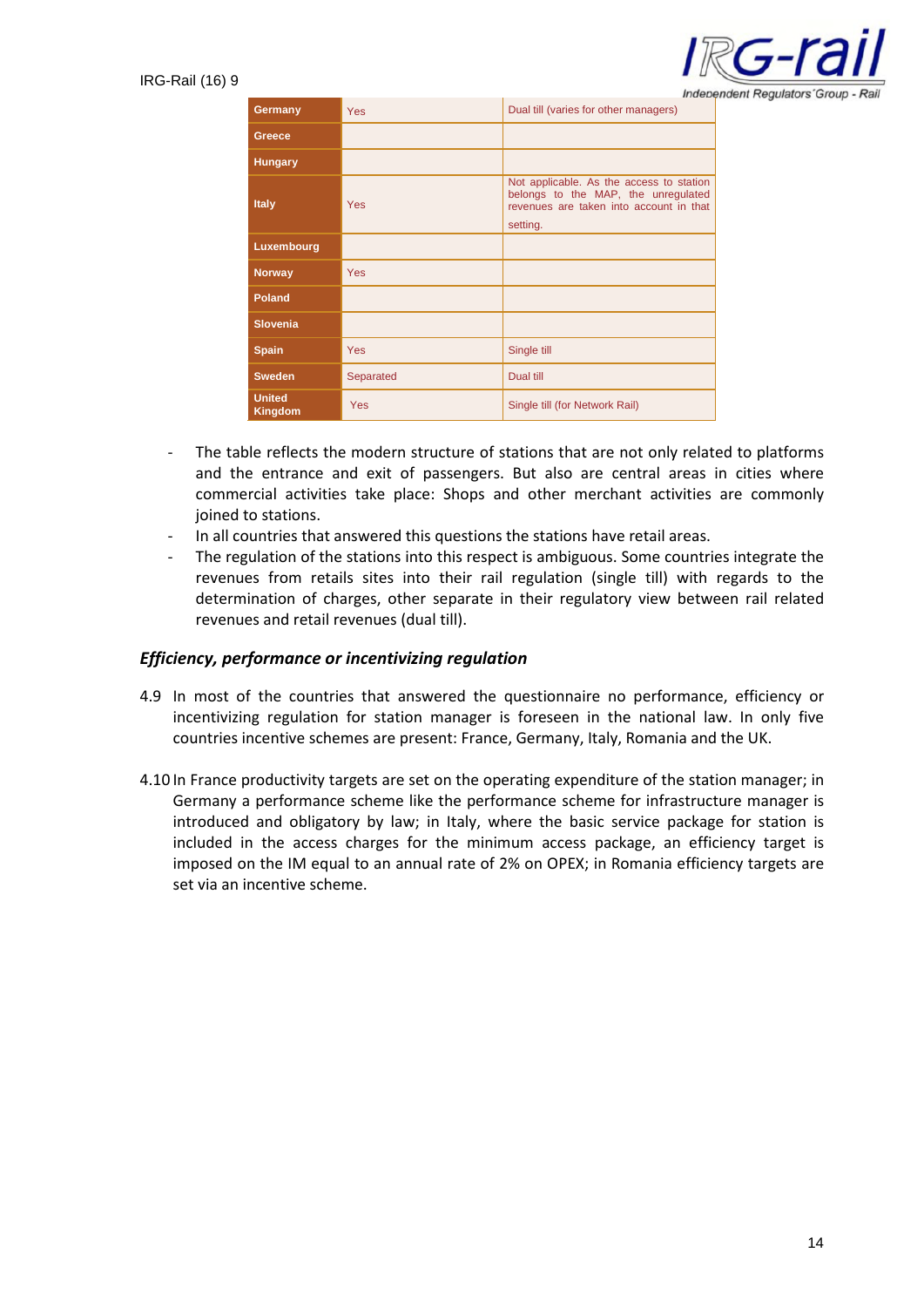

## *5. Annex: Additional information on charging for passenger stations by IRG-Rail members*

#### *Austria*

- 5.1 The infrastructure manager ÖBB-Infrastruktur AG (ÖBB Group) is the main passenger stations manager.
- 5.2 Between Vienna and Salzburg ÖBB-Personenverkehr AG and WESTbahn Management GmbH are both providing long distance train services. On all other lines there is no competition, but some smaller RUs are using the stations as well.
- 5.3 The regulatory body (RB) Schienen-Control is responsible for the review of the charges and the control of access and contract rules. The legal view of Schienen-Control is binding.
- 5.4 There are 7 categories of stations, based on the number of daily passengers, plus/minus for additional or missing services plus a platform capacity factor for the number of platforms.

| <b>MODULE 1</b> | <b>Basic charge</b>                             | Basic categories based on number of daily passengers:        |            |           |           |           |         |       |
|-----------------|-------------------------------------------------|--------------------------------------------------------------|------------|-----------|-----------|-----------|---------|-------|
|                 |                                                 | $1+$                                                         |            |           | 3         | 4         | 5       | 6     |
|                 |                                                 | >65.000                                                      | $20.000 -$ | $>8.000-$ | $>4.000-$ | $>2.000-$ | $>500-$ |       |
|                 |                                                 |                                                              | 65.000     | 20,000    | 8.000     | 4.000     | 2.000   | < 500 |
|                 |                                                 |                                                              |            |           |           |           |         |       |
|                 |                                                 | Bonus/Malus for additional or missing basic services with    |            |           |           |           |         |       |
| <b>MODULE 2</b> | <b>Basic or additional services</b>             | reduction                                                    |            |           |           |           |         |       |
|                 | (depends on basic category and kind of service) |                                                              |            |           |           |           |         |       |
|                 |                                                 | Higher charge for additional services (Trolley Base and Info |            |           |           |           |         |       |
|                 |                                                 | Point)                                                       |            |           |           |           |         |       |
|                 |                                                 |                                                              |            |           |           |           |         |       |
| <b>MODULE 3</b> | <b>Platform capacity factor</b>                 | Factor x (Module 1 and Module 2)                             |            |           |           |           |         |       |
|                 | Number of platforms                             | $1$ to $2$                                                   | $3$ to $4$ | 5 to 7    | 8 or more |           |         |       |
|                 | Factor                                          | 1                                                            | 1,1        | 1,2       | 1,3       |           |         |       |

- 5.5 This results in 68 different tariffs. The tariffs are available each year in the network statement published one year before the annual service.
- 5.6 Charging principles and methodology are explained in the network statement.

#### *Belgium*

- 5.7 As of 2013, due to the reform of the NMBS holding structure, all the stations and stops were transferred to NMBS, the incumbent RU.
- 5.8 In the future (2015) the stations manager needs to be organized in a way which guarantees an organizational and decisional independence. Accounts separation between the station manager and the incumbent RU is compulsory.
- 5.9 Only international passenger traffic is liberalized. For the moment only 3 companies are using the stations (NMBS, Eurostar, The factory (former Thalys)).
- 5.10 The RB enforces non-discriminatory access and ensures the contract has no provisions which could block the access. Its competences include decisions (binding) or advice (not binding).
- 5.11 Information about charges is available in the network (read: station) statement.
- 5.12 There is one tariff: the RU pays 1 symbolic euro for the use of all the stations. The administrative cost is € 2500/ access request. If an RU wants its own space in the stations, it has to rent it at market price. The tariffs for renting a space are also published.

#### *Bulgaria*

5.13 The single manager of all railway stations, including the passenger stations, is the infrastructure manager NRIC (National Railway Infrastructure Company).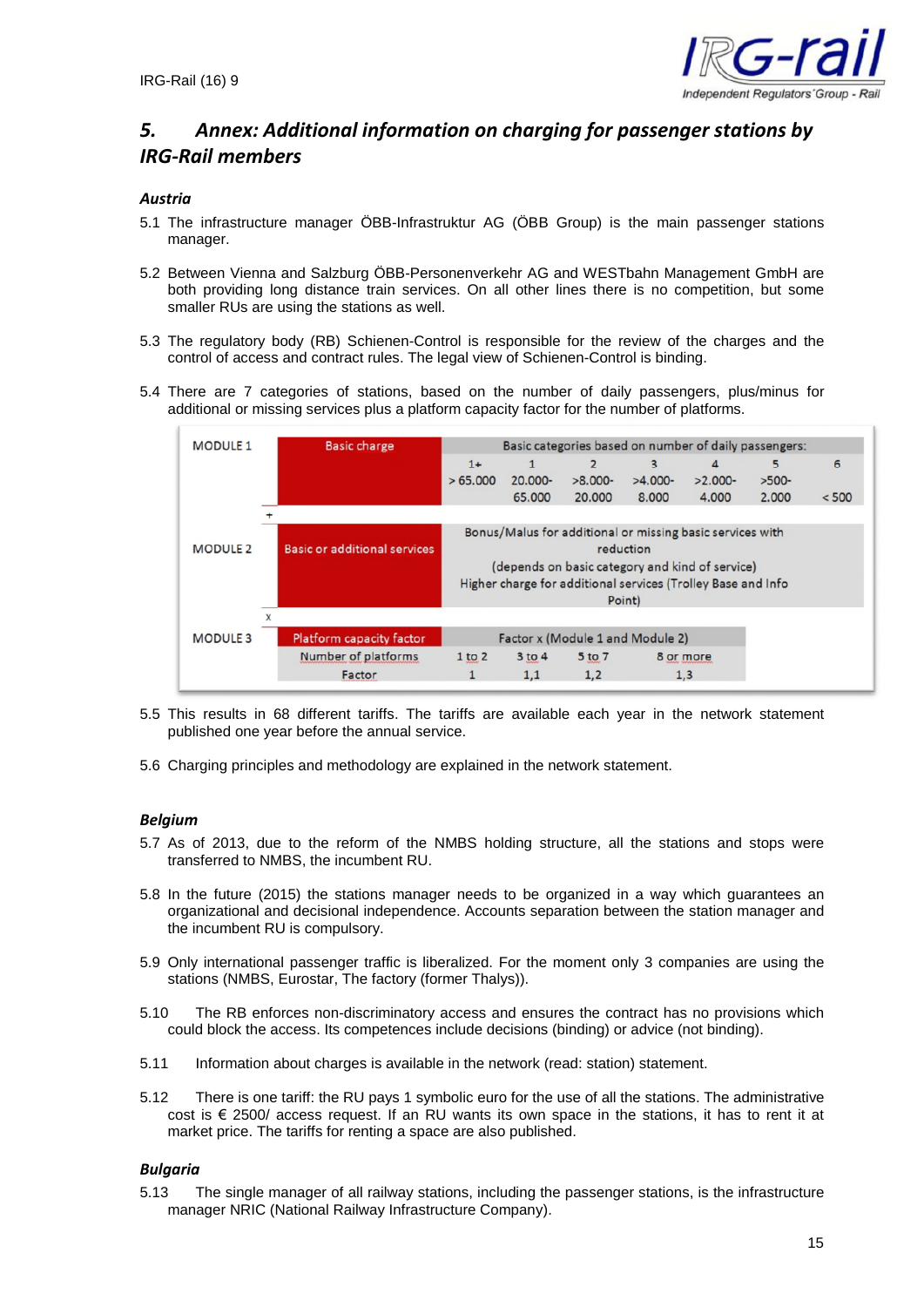

- 5.14 Passenger transport and services are provided only by "BDZ-Passenger services", the incumbent RU.
- 5.15 There are no charges for access to stations. Only rental of premises is charged separately.

#### *Croatia*

- 5.16 The passenger stations manager is the infrastructure manager (HŽ Infrastruktura d.o.o.) which is legally separated from the RU.
- 5.17 There are no other RUs than the incumbent.
- 5.18 HAKOM, the RB, the only authority responsible for the control of the charges, reviews the financial and the contractual aspects of access and services provision in passenger stations.
- 5.19 Each train stop has a different coefficient based on the length of stops, stops equipment and etc. There are three train types coefficients based on train length.
- 5.20 There is a different tariff almost for each station. Tariffs are available each year in the network statement published one year before the annual service (timetable).
- 5.21 Charging principles and methodology are explained in the network statement. General rates are given, but any RU can ask for more detailed tables of cost elements.

#### *Finland*

- 5.22 Ownership and management of the station buildings varies. The incumbent RU, VR Ltd, municipalities, Finnish Transport Agency (IM) and state owned property management companies own and manage stations. The incumbent RU is currently the only railway undertaking using the stations. Terms of access or rental have not been published.
- 5.23 Platform areas and access to platforms are managed and provided by Finnish Transport Agency (IM of the state owned track).
- 5.24 Only the incumbent RU, VR Ltd, operates passenger traffic. On most of the network, access is not granted to other passenger traffic because of the exclusive rights of VR Ltd. Moreover, there is no international passenger traffic from/to the other member states.
- 5.25 The RB is the only authority responsible for the control of the charges. It controls access to services and the level of charges primarily ex-post, but in special cases ex-ante control is possible. It can initiate investigation based on complaints or ex-officio. The RB's decisions are binding.
- 5.26 Access to platforms is offered as part of minimum access package, and this part of the services has been published in the network statement. Other station service offering has not been published.

#### *France*

- 5.27 SNCF Gares & Connexions, an "autonomous" department within the railway undertaking SNCF Mobilités (formerly called SNCF), is responsible for the management of the passenger stations, with the exception of the platforms that are owned and managed by the infrastructure manager SNCF Réseau (formerly called RFF).
- 5.28 This is the scheme in all French passenger stations, i.e. SNCF Gares & Connexions and SNCF Réseau are the single station managers.
- 5.29 The traffic is mainly operated by the incumbent railway undertakingSNCF Mobilités. For international services, Eurostar and Thello serve a dozen stations, e.g. Paris Gare du Nord and Lille for the former and Paris Gare de Lyon and Dijon for the latter. These stations are served by SNCF Mobilités as well.
- 5.30 In general, many stations are served by both national and regional services, which while being undertaken by the same RU SNCF Mobilités, are funded by different entities (administrative regions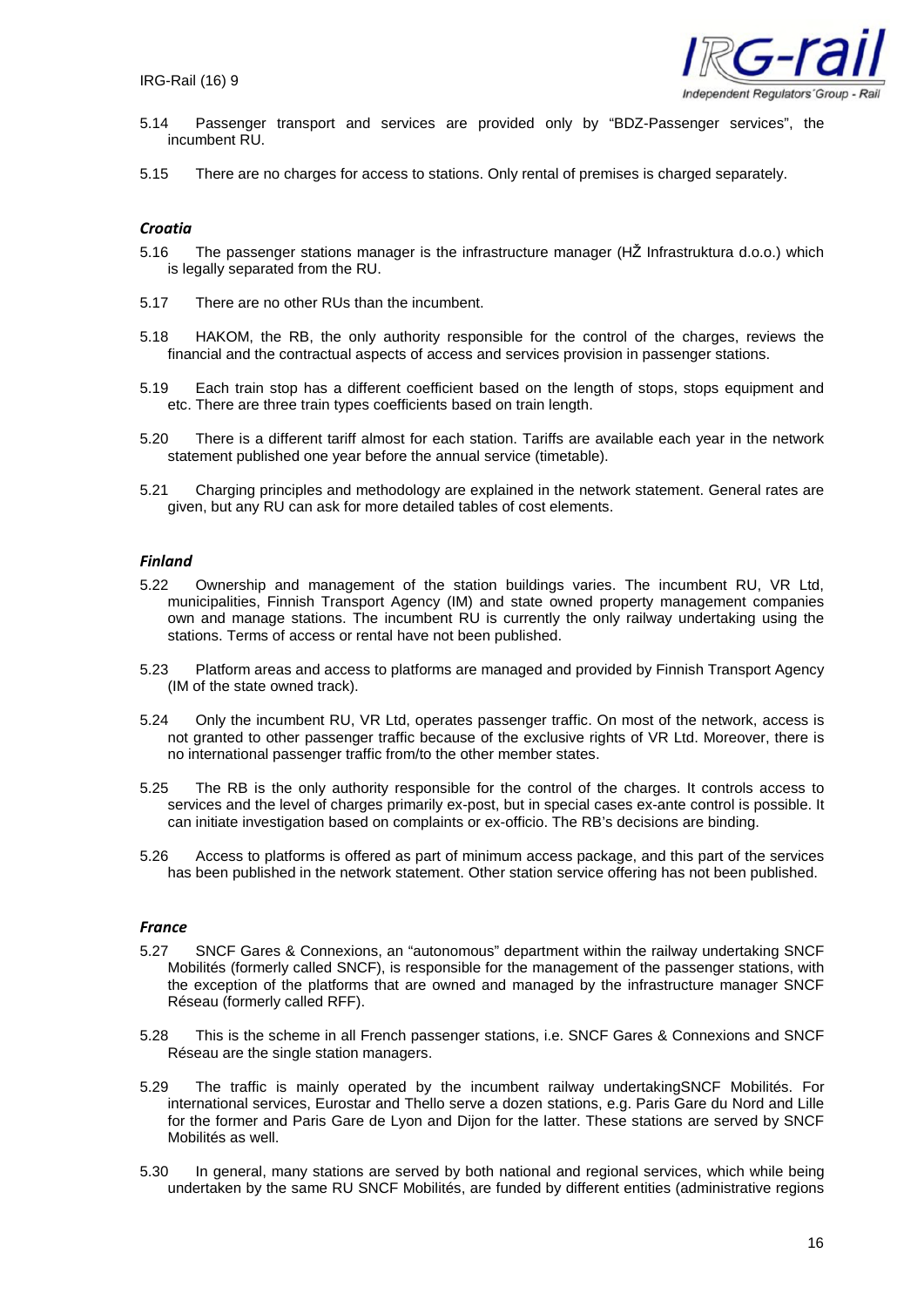

for regional traffic, no public subsidies for high speed services, State budget for non-high speed services).

- 5.31 The French ARAFER, responsible for controlling of the charges, reviews the financial and the contractual aspects of access and services provision in passenger stations. The opinions issued by ARAFER regarding the level of charges are legally binding.
- 5.32 Unlike other service facilities for which the pricing principle is defined in the Decree n°2012-70, charging principles for passenger stations are detailed and described in article 13-1 of the Decree n°2003-194. In particular, this article defines 3 types of stations: national, regional and local. Beyond a threshold of passengers of national and international services, the station is of the national type. For "non-national stations", beyond a threshold of total passengers, the station is regional, otherwise the station is local.
- 5.33 On this basis, there is one tariff for each national station (128), a single tariff for regional stations in each administrative region (21) and a tariff for local stations in each administrative region (21).6 Each tariff, annually published, includes a part common to all types of trains and journeys and a "modulated part".<sup>7</sup> The latter takes into account the number of seats (large trains pay double what medium trains pay, which in turn pay double what small trains pay) and type of journey (long distance trains pay double what medium distance pay, which in turn pay double what short distance pay). Moreover, this article foresees that the station manager has to take into account, besides charges, productivity. For passenger stations, pricing is based on an adjusted dual-till scheme in which costs and revenues of regulated activities are separated from those of non-regulated activities (renting and retail). When the latter are profitable, profits contribute to the recovery of regulated activities costs: half of the profit is reallocated to the regulated till.
- 5.34 Platforms follow the same pricing principle without modulations.
- 5.35 As for location and premises, tariffs depend on the station and are modulated while taking into account the location in the stations. In his legally-binding opinion on passenger stations opinion, ARAFER stated that these tariffs are not based on costs effectively supported by SNCF Gares & Connexions and then do not respect pricing principles described in Decree n° 2003-194.8
- 5.36 Tariffs are available each year in the network statement published one year prior to the annual service.
- 5.37 Charging principles and methodology are described in the network statement. General rates are provided but any RU can ask for more detailed tables of cost elements.
- 5.38 As for passenger stations, the manager, SNCF Gares & Connexions, is working on a new charging calculation system, mainly with a new classification of the stations and a single till for regional ones. The charges would be defined on a multiannual basis. This new system is not totally defined and depends on changes to be introduced into the Decree n° 2012-70 (being revised). In this new framework, ARAFER could be pro-active to make the charging system more productivity oriented.

#### *Germany*

5.39 DB Station&Service (DB St&S) AG is an autonomous enterprise within the holding of DB AG and is responsible for the management of most passenger stations. Besides DB St&S there are 61 operators of passenger stations that are not related to the incumbent.

 $6$  Note that due to the administrative reform in France aiming at reducing the number of administrative regions, there will be only 12 tariffs for regional stations and 12 for local ones. Besides in its opinion on the charges for the working timetable of 2016 (opinion n° 2016-046 of 12 April 2016), ARAFER has urged SNCF Gares & Connexions to update the list of stations. This update should reduce the number of national stations.

 $^7$  The tariff is not a two-part one (based on a fixed part and a variable one) strictly speaking as long as it is paid per departure of trains.

<sup>8</sup> Opinions n° 2015-005 of 17 February 2015 and n° 2016-046 of 12 April 2016.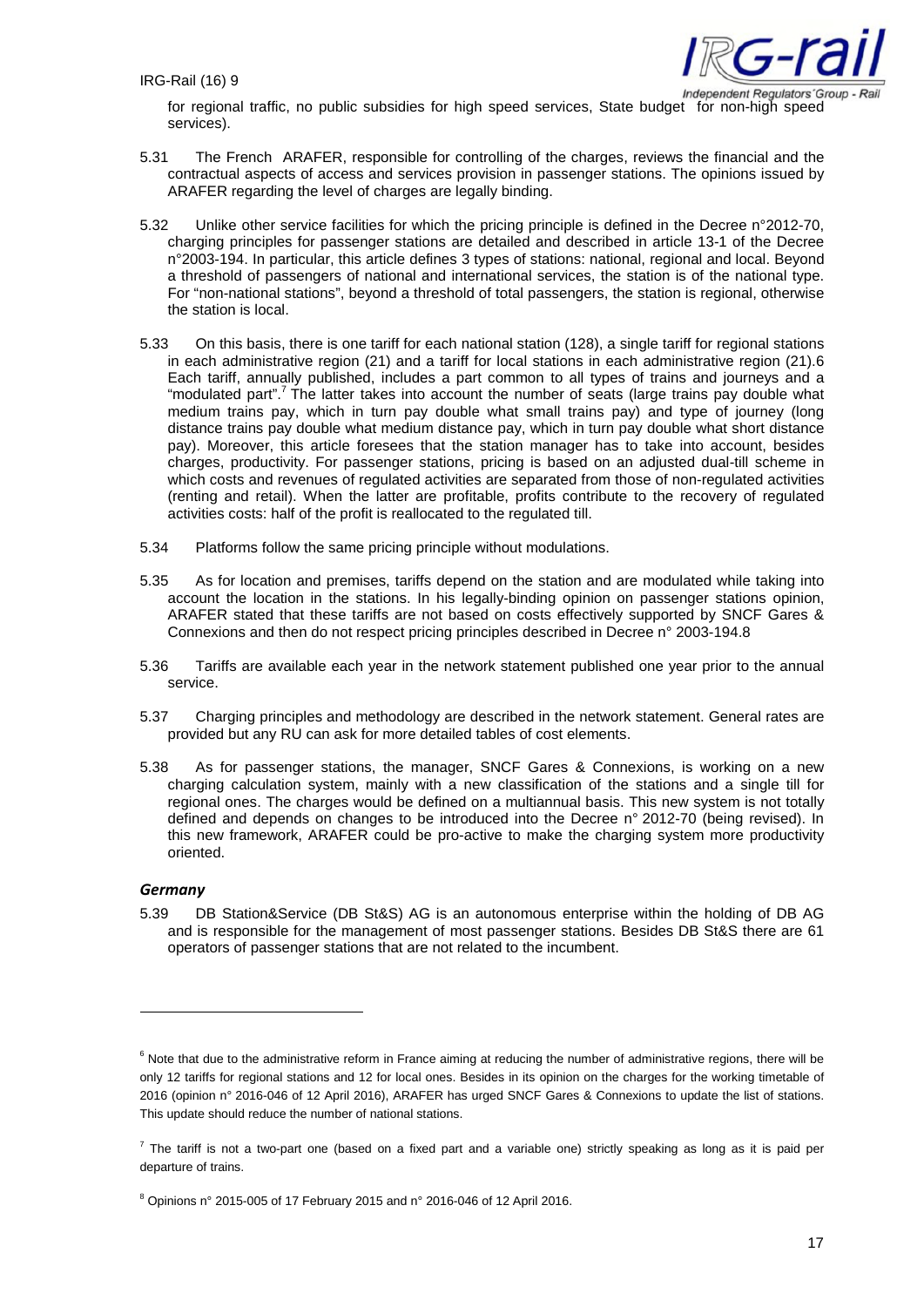

- 5.40 The market opening for passenger services is completed. Many private railway companies offer services in the German regional passenger traffic and even a couple in the long distance passenger market. DB St&S states to have served 119 RU customers in 2014, thereof 112 non-DB RUs. Compared to the total of 157.6 mio. stops in 2014, non-DB RUs have performed 35.5 mio. stops, including 32,000 stops of long-distance services.
- 5.41 BNetzA, the RB, is the only authority responsible for the ex ante and ex post control of the charges. BNetzA reviews the pricing framework (level of charges, price lists and pricing schemes) of all passenger station managers upon request or on its own initiative and is as well in charge of any access related issues. The statements for passenger stations are yearly published by the passenger stations operators and subdue to a prior yearly examination of BNetzA. The process for the control of these statements is similar to the control of the network statements of the infrastructure managers.
- 5.42 BNetzA's opinion in any of the displayed procedures is binding, but can be challenged in court.
- 5.43 The pricing scheme of DB St&S consists of 2 segments (a) regional trains and (b) long distance trains and further of 7 categories of stations determined by the parameters number of passengers, of platform edges and of train stops and the length of the platforms within each administrative region. Germany has 28 administrative regions that buy, negotiate and provide regional passenger services. As they are all differently funded, the DB pricing scheme respects those administrative regions. The pricing scheme therefore results in different tariffs for each of the 7 categories per administrative region.
- 5.44 DB St&S consults the market on the conditions (in statement for passenger stations). The latter are presented to BNetzA who is responsible for supervising and possibly rejecting. The statements are afterwards published by DB St&S (valid from mid-April of each year on). The tariffs for the stations are published approximately 3 to 4 months before entering into force, regularly on the 1st January of each year.<sup>10</sup>
- 5.45 The charging principles and methodology of the pricing scheme are explained in the statement for passenger stations. The same applies to other operators of passenger stations. Although some bigger companies prefer a system consisting of categories (like DB St&S, but mostly with less than seven categories), most of them simply have one single price for every stop due to the fact that the individual stations hardly differ from each other. In rare cases (e. g. at nostalgic lines) there is no price at all, because expenditures resulting from managing the stations are already included in the track access charges.

#### *Greece*

- 5.46 The infrastructure manager is the passenger stations manager.
- 5.47 International passenger traffic is open for competition.
- 5.48 STASY, an RU other than the incumbent, operates regional (suburban) services in a small part of the network (station Doukissis Plakentias – Airport).
- 5.49 RAS, the RB, has the competence for the control of charges and access, but until now has not been involved in any case. For the time being, the opinion of RAS regarding the transparency of charges (not their level) is binding.
- 5.50 There are 2 types of stations (terminal and regional) based on number of passengers and connection with other transport modes.
- 5.51 The charging methodology for the use of infrastructure is published in the network statement. Charges for passenger stations are included in those charges. They are not defined separately.

#### *Hungary*

5.52 Passenger stations are operated by the 2 IMs (geographical difference) - one of them is vertically integrated with a RU, the other one is integrated (also RU).

<sup>9</sup> This paragraph describes a situation prior to the transposition of Directive 2012/34/EU into German law.

<sup>10</sup> This paragraph describes a situation prior to the transposition of Directive 2012/34/EU into German law.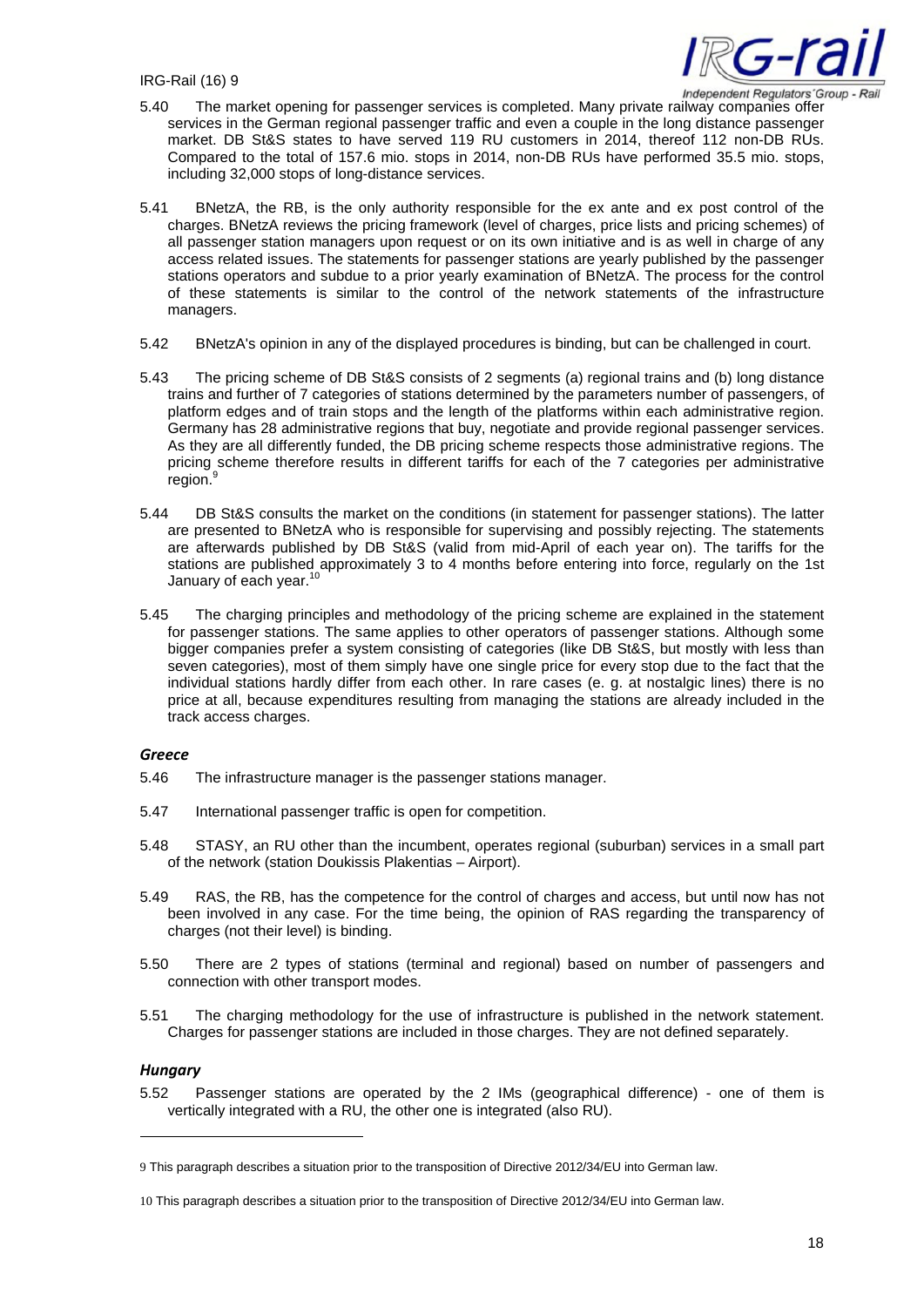

- 5.53 Given the partial liberalization, Hungarian RUs can provide national and international services and foreign RUs with license to the EEA can provide international services.
- 5.54 The RB is responsible for the review and control of the charges and contract rules.
- 5.55 There are 4 station types based i. e. on the number of main tracks, platform features (height, length, access), passenger information, passenger service facilities, traffic link to stations, weather protection, signaling, electrification.  $\Rightarrow$  2x4 tariffs: use of stations for stopping / use of the origin/destination stations (x 4 station categories).
- 5.56 Charges are published and available in the network statement one year before implementation.
- 5.57 The charging methodology is described in the network statement.

#### *Italy*

- 5.58 In Italy stations belonging to the national railway network are operated by companies controlled by the incumbent RU Group (FSI): RFI operates the largest number of stations; Grandi stazioni runs the main Italian railway stations (totaling 14); Centostazioni operates 103 medium-sized stations. In June 2016 the Business unit of Grandi stazioni concerning retail activities in stations was acquired by a private entity, not related to the incumbent group.
- 5.59 To better identify the station services available to travelers, RFI identified 4 station categories:
	- Platinum: >25.000 daily users; HS trains; services for city residents and not only for passengers;
	- Gold: >10.000 daily users; short-medium and long-distance trains; services for city residents and not only for passengers;
	- Silver : >4.000/2.500 daily users; regional/city trains, but also short-medium and longdistance trains: no services to passengers;
	- Bronze : >500 daily users; only regional trains; no RFI personnel at the station.
- 5.60 At present, no access charges are levied on RUs for the railway station services referred to in paragraph 2(a), Annex II of Recast Directive. Services are provided and covered by the access charges for the use of the railway network. Specific services are charged separately, such as: spaces for ticket machines and information desks, areas for the provision of assistance to RUs' customers, advertising.
- 5.61 In November 2015, ART issued a new regulatory framework both for MAP and charges for other services (Decision 96/2015). With respect to the basic service package for stations, the system did not change, it is still included in the access charges for MAP. Other services such as areas for ticket selling machines, offices, etc. and used by railway undertaking as well as PRM services are invoiced separately. The methodology used for the computation of charges for these other services, following the criteria and principles stated in the Decision 96/2015, belongs to the full cost approach, where the cost of capital is computed on the basis of the CAPM/WACC formulas. Efficiency targets have been imposed to the station operators (equal to the inflation rate) but revenues accruing from other activities are not taken into account in the computation of charges to railway undertakings.

#### *Luxembourg*

- 5.62 The infrastructure manager in charge of the rail infrastructure, including passenger stations, is part of a group to which belongs the incumbent railway undertaking.
- 5.63 Currently there is only competition for international traffic. In the national passengers market, there is only the incumbent, now and probably in the near future.
- 5.64 The law foresees that the RB gives an opinion on the charges contained in the network statement. This opinion is not binding.
- 5.65 There is only one single type of stations. The tariffs are the same for all the stations. There is no modulation. For a train longer than 27 m, the charges are calculated for each train segment of 20 m: (e.g. for a train of 29 m, they are calculated double).
- 5.66 Tariffs are published in the annual network statement, a year before the annual service.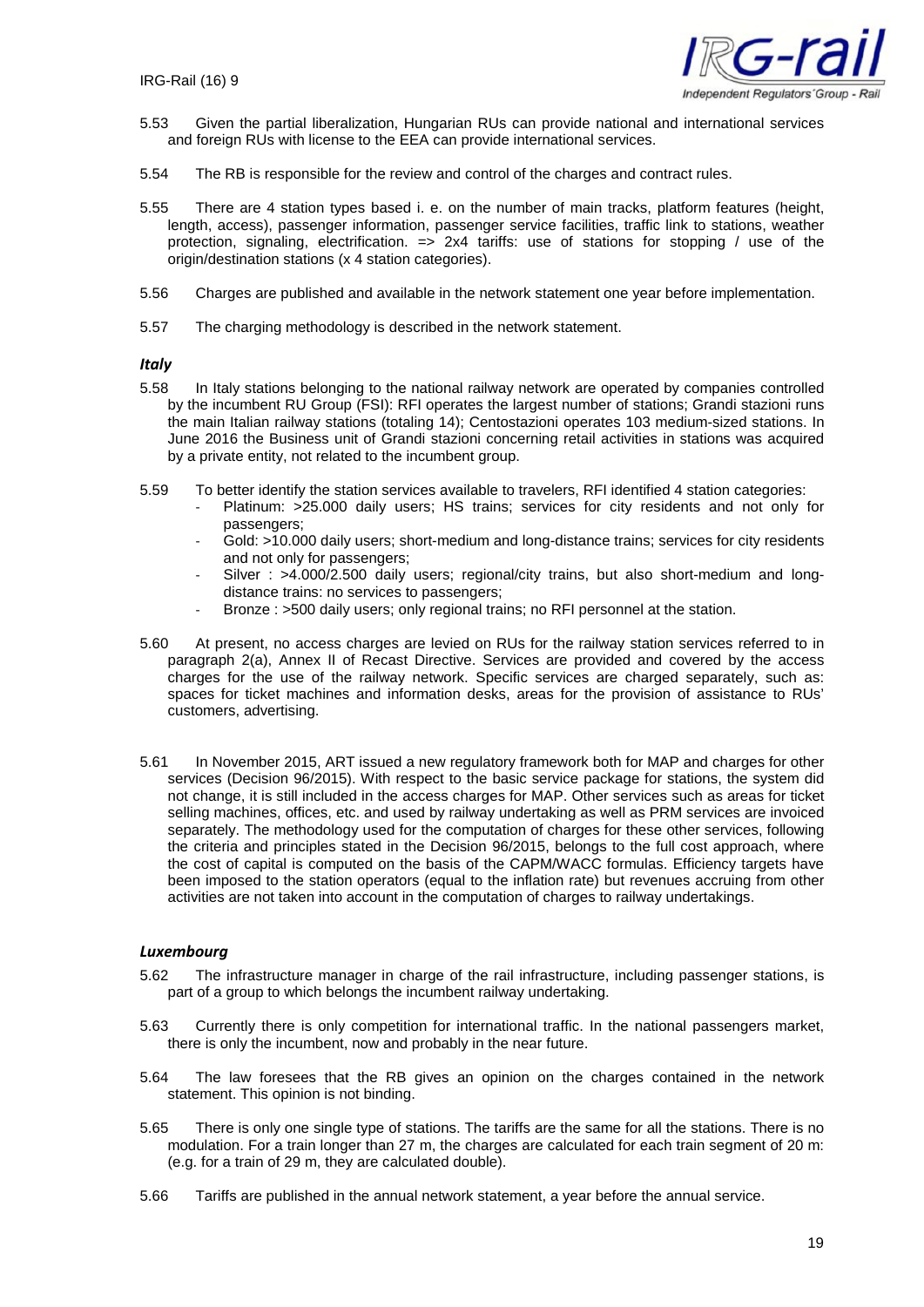

5.67 Charging principles and methodology are explained in the network statement.

#### *Norway*

- 5.68 As directive 2012/34/EU is not implemented yet in Norway, the answers below are based on the current legal framework in Norway.
- 5.69 The state owned public infrastructure manager (Jernbaneverket) is also the passenger stations manager. It grants access to platforms for RUs on all stations, is responsible for the public areas on the stations and provides railway services.
- 5.70 Of the 336 stations, the IM owns 19 stations and leases public areas on 317 stations from the real estate company Rom Eiendom through leasing agreements based on the full cost principle.
- 5.71 Rom Eiendom is a daughter company of the incumbent state owned passenger RU NSB AS. It is responsible for all commercial activities on all passenger stations, including the ones owned by the IM.
- 5.72 The national passenger market is not yet liberalized, whereas in the international passenger market is open for competition, as long as no international traffic threatens the equilibrium of PSOs.
- 5.73 There are currently three passenger railway undertakings operating in Norway in addition to the incumbent NSB AS, one of which is owned by the incumbent:
- Airport Express Train operates on the line between Drammen and Oslo Airport alongside the incumbent NSB.
- NSB Gjøvikbanen AS, a daughter company of the incumbent, operates the line between Oslo and Gjøvik (won in tender in 2006).
- Swedish state owned SJ AB operates international traffic on two lines between Norway and Sweden.
- 5.74 Oslo Central Station is used by all four RUs. On the line Drammen Oslo Airport, stations are used by both Airport Express Train and NSB. On the line Oslo – Charlottenberg, stations are used by both NSB and SJ. NSB, Airport Express Train and SJ all have their own ticket machines on the stations where they operate.
- 5.75 The RB has no official ex-ante control of charges.. Once they are set, the RB has competence to make ex officio decisions regarding access to stations and contract rules, in addition to the handling of complaints.
- 5.76 Access to the platforms in all stations is included in the minimum access package of the IM. The price for the minimum access package is currently set at zero for passenger transport. All other specific station services are charged separately according to the Network Statement.
- 5.77 Generally there are no station charges, except for prioritized station services on the line between Oslo and Oslo Airport. On that line, a tariff for prioritized station services per stop is set by the IM and shall on average cover all costs regarding operation and maintenance of the stations (infrastructure) on the line. The charge for these services is set by the IM and published in the Network Statement (one year in advance). It is briefly described in the Network Statement of the IM. No detail is given on figures of cost/traffic/revenues on which the tariff calculation is based.
- 5.78 On June 15th 2015, a government bill presented by the Ministry of Transport and Communications for reforming the railway sector in Norway was passed in parliament. The proposal is to reorganize the sector and introduce competitive tendering of public service contracts, by splitting the market into 6-8 different contracts. The reform also implies changes for the management of passenger stations in Norway.
- 5.79 The reform will mean that the ownership of the real estate company, Rom Eiendom AS, that currently owns most passenger stations in Norway, will be transferred to the infrastructure manager from 1st of January 2017. The new infrastructure manager will therefore be the owner of all passenger stations in Norway from that point on, and therefore responsible for all station charges. Regarding the charging scheme for stations that will be in place following the ownership changes, the government bill does not give any specific details, however the bill states that charges in general should be more incentive orientated in the future.

#### *Poland*

5.80 PKP PLK S.A. (also infrastructure manager) is responsible for the management of the vast majority of passenger stations in Poland (more than 97%).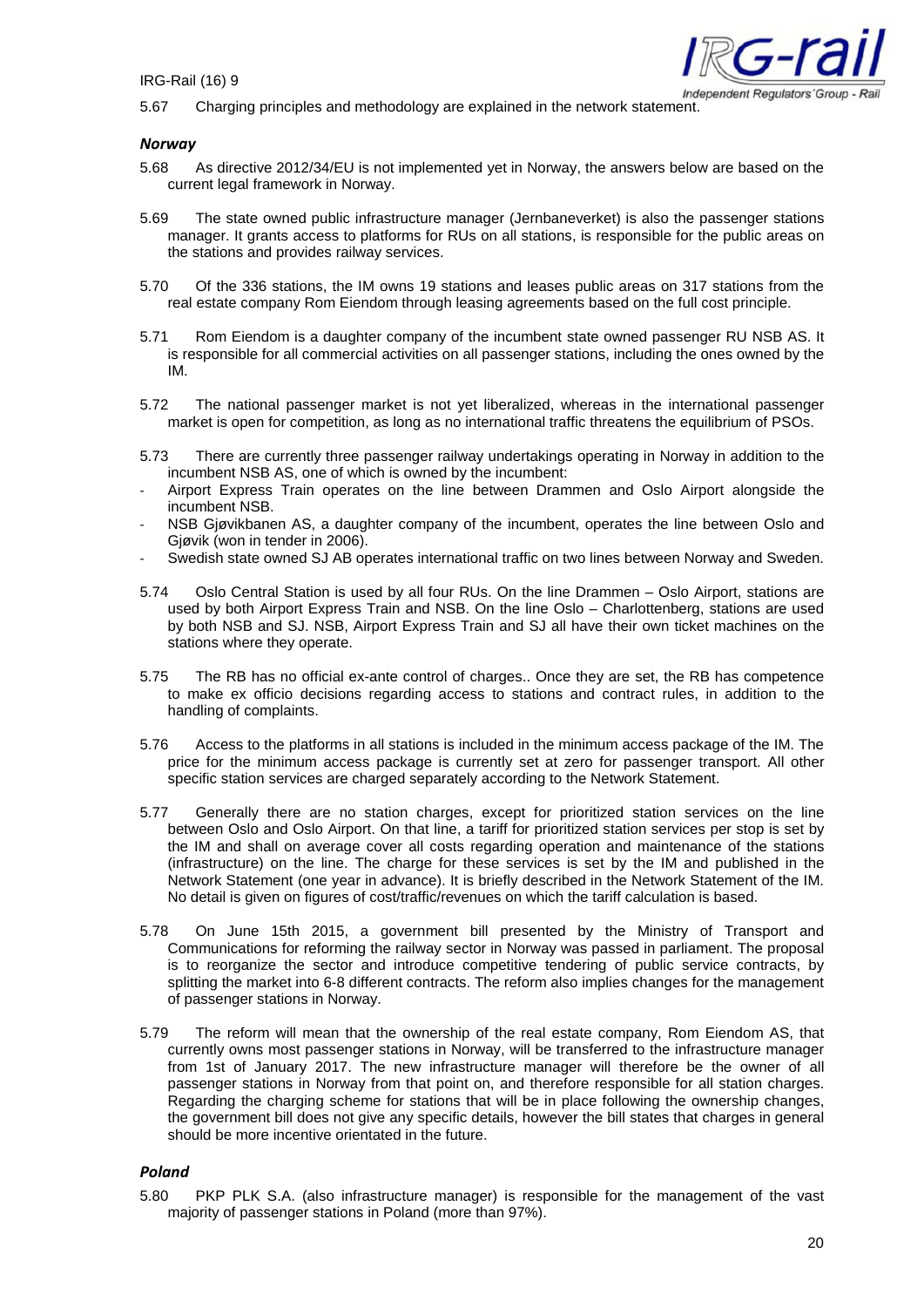

- 5.81 The RB is the authority responsible for the control of the charges for access to passenger stations.
- 5.82 The decision of the President of UTK regarding the level of charges is binding the President of UTK approves the unit rate, which is charged for train stop.
- 5.83 Regulatory control of access to infrastructure includes: (1) control over access to infrastructure (ex officio) (2) decisions of President of UTK replacing rail infrastructure access contracts (if IM and RU cannot reach an agreement over access contract).
- 5.84 Services depend on the subcategory of station (I, II, III):
	- III passenger stations and passenger stops which have hardened surface platforms, with a good or satisfactory condition and are equipped with a shelter or roof
	- II passenger stations and passenger stops, which do not meet the conditions for the subcategory III, which platforms have hardened or mixed surface
	- I passenger stations and passenger stops, do not meet the conditions for higher subcategories which platforms have dirt surface and this platforms for which the condition of the surface is defined as unsatisfactory
- 5.85 There are 5 types of stations:<br>A. the biggest passenger station
	- the biggest passenger stations
	- B. agglomeration passenger stations
	- C. regional passenger stations
	- D. local passenger stations
	- E. remaining passenger stations
- 5.86 Each tariff is a two-part one:
	- 1) a part depends on the types of station and subcategory (15 tariffs)
	- 2) an extra fee for the one of the two additional services the method of announcement of trains (fee for announcement with loudspeakers or with loudspeakers and visual information). The level of this extra fee varies depending on the type of passenger stations (A-E).
- 5.87 Tariffs are published each year on the infrastructure manager's website and on the Regulatory Body's website.
- 5.88 The decisions of the President of UTK on the charges for access to passenger stations are published, but some fragments of the decisions are not published if they are considered as a secret of the company.

#### *Slovenia*

- 5.89 The manager of all passenger stations and stops is the company SŽ-Infrastruktura, which also manages the Railway infrastructure.
- 5.90 SŽ-Infrastruktura is an IM, organised in the holding Slovenske železnice.
- 5.91 Only one RU, SŽ-Potniški promet, operates passenger transport services. The majority of train operations in passenger market is covered by PSO contract. The market is open for international services.
- 5.92 Passenger stations and stops are categorized into 4 categories, considering the number of passengers.
- 5.93 The usage fee for the passenger stations is calculated according to a formula:

 $U=P \times C$ .

whereas:

U= usage fee for passenger stations P=number of stops C=price depending on station's or halt's category

5.94 Charging principles are published in Network Statement, but actually, station usage is not charged. Costs for passenger stations (such as maintenance, cleaning, energy, etc) are covered by the state, on the basis of the contract between Ministry of Infrastructure and IM.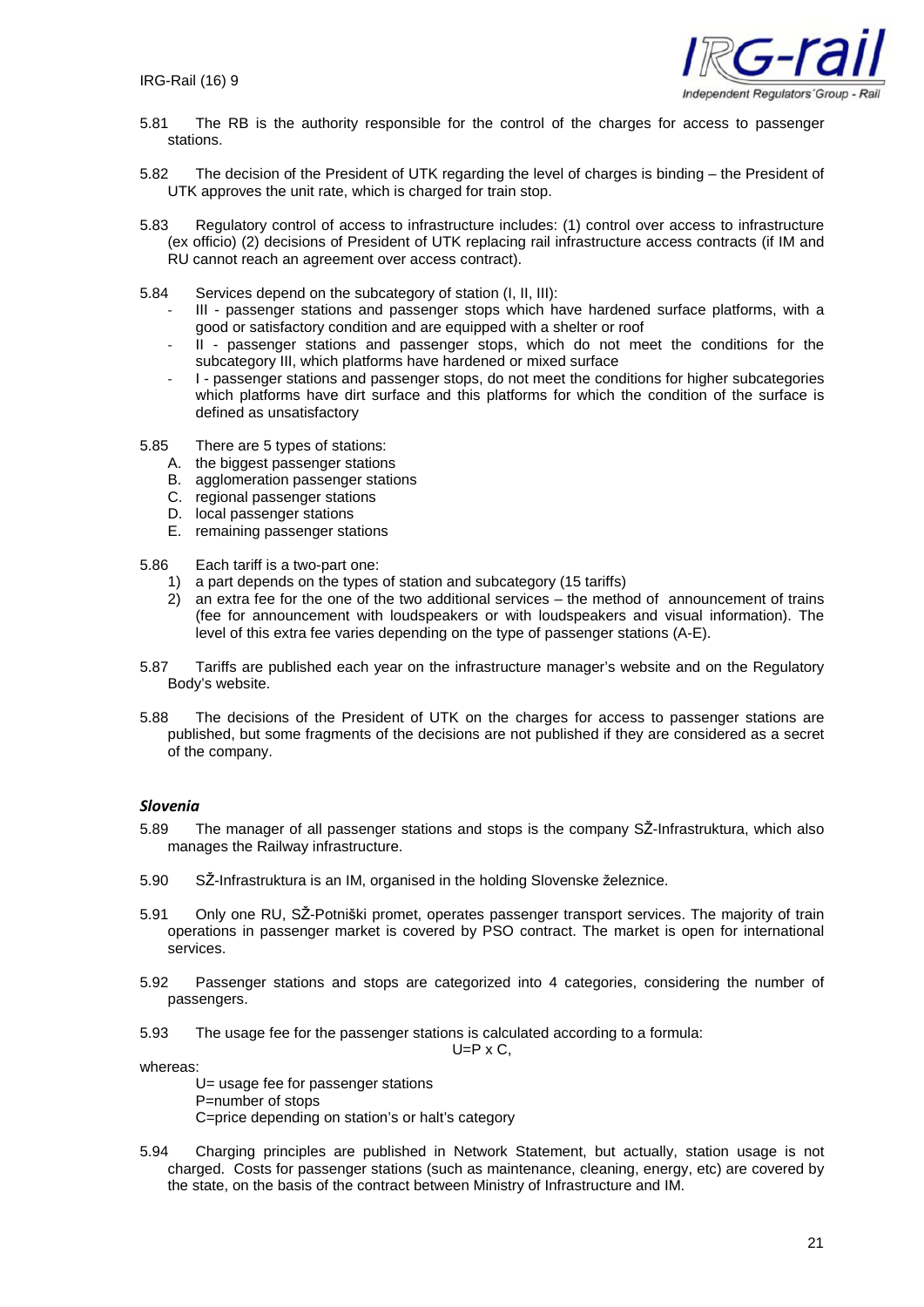

#### *Spain*

- 5.95 The manager ADIF, the manager of conventional lines, is the owner and the responsible for the administration of passenger stations in these lines. ADIF Alta Velocidad has the same role but on the management of the high speed railway network and the stations located within it.
- 5.96 As long as the domestic traffic has not been opened to competition, only international traffic serves Spanish stations by different companies than the incumbent (Renfe). The charge is fixed on a €/passenger basis.
- 5.97 The legislation in place differentiates among three types of stations: i) > 500.000 passengers of long distance trips; ii) Any station located in a high speed line or in a capital of a region or having a volume higher than 100.000 passengers; iii) the others. In addition, the charges also vary on the length of the trip of the passenger: i) > 250 km; ii) between 126 and 250 km; iii) between 80 and 125 km and iv) < 80 km. The charges are the following in  $\epsilon$ /passenger:

|           | Duración del recorrido/Trayecto |                             |  |  |  |
|-----------|---------------------------------|-----------------------------|--|--|--|
| Categoría |                                 | R                           |  |  |  |
|           | Euros/Viajero                   |                             |  |  |  |
|           |                                 | 1,3385 0,5396 0,2346 0,0816 |  |  |  |
| 2.        |                                 | 0,6207 0,3871 0,1760 0,0612 |  |  |  |
|           |                                 | 0,0469 0,0469 0,0469 0,0204 |  |  |  |

5.98 CNMC is the regulatory body in Spain and is entitled to provide non-binding opinions on tariffs charged in passenger stations. The new Railway Law, which transposes the Directive 2012/34/EU, has modified this structure and ADIF and ADIF Alta Velocidad have one year to change the current structure to fulfill with the requirements of the new legislation.

#### *Sweden*

- 5.99 In Sweden, the process of market opening started in 1988 when the Infrastructure Manager (Banverket) was formed and separated from the incumbent (SJ). In 2001 the incumbent was divided into seven companies based on their activity. SJ AB (passenger service), Green Cargo AB (freight service), Jernhusen AB (railway real estate), Euromaint AB and Swemaint AB (maintenance), TraffiCare (cleaning, no longer active) and (IT, immediately bought by the private sector).
- 5.100 Jernhusen owns and manages many of the buildings and service facilities in passenger stations, intermodal terminals and facilities for maintenance. In total Jernhusen owns 43 stations in Sweden, including the stations in the major cities. Jernhusen manages the stations and provides services to all RUs through its subsidiary company Svenska Reseterminaler AB (SRAB), which is a non-profit company. In 2005/2006 SRAB developed a common model for the provision of services in stations, in cooperation with stakeholders on the Swedish rail passenger market. In addition to Jernhusen's stations, the SRAB network includes another 93 train stations; owned by municipalities, private real estate companies or even individuals. The network, of 136 stations, covers the whole country and is open to all RUs.
- 5.101 A few stations mainly for local transports, e.g. in the Stockholm and Gothenburg area, with passenger train stops, are not included in the SRAB-model.
- 5.102 The Swedish Transport Administration (Trafikverket) manages tracks and platforms, but does not provide services at stations. Jernhusen is a state owned real estate company responsible for stations and services within stations.
- 5.103 The market opening started in 1988. Today Sweden has a highly liberalized market for both passenger and freight rail transports. The rail market for domestic passenger traffic was fully opened in October 2010. In 2014, 39 different RUs signed service agreements with SRAB, for regional and national services.
- 5.104 The Swedish Transport Agency (Transportstyrelsen, TS, the RB) may issue decisions on services and the procedure for the provision of services. TS may also issue decisions on obligations for service providers to provide information about charges. TS review compliance of national law and regulations, including charges and non-discriminatory access to services. If TS finds deviations, TS can order responsible parties to make corrections. TS may also impose fines. TS have the powers to withdraw permits from RUs and IMs. TS, however, does not have the powers to overrule decisions